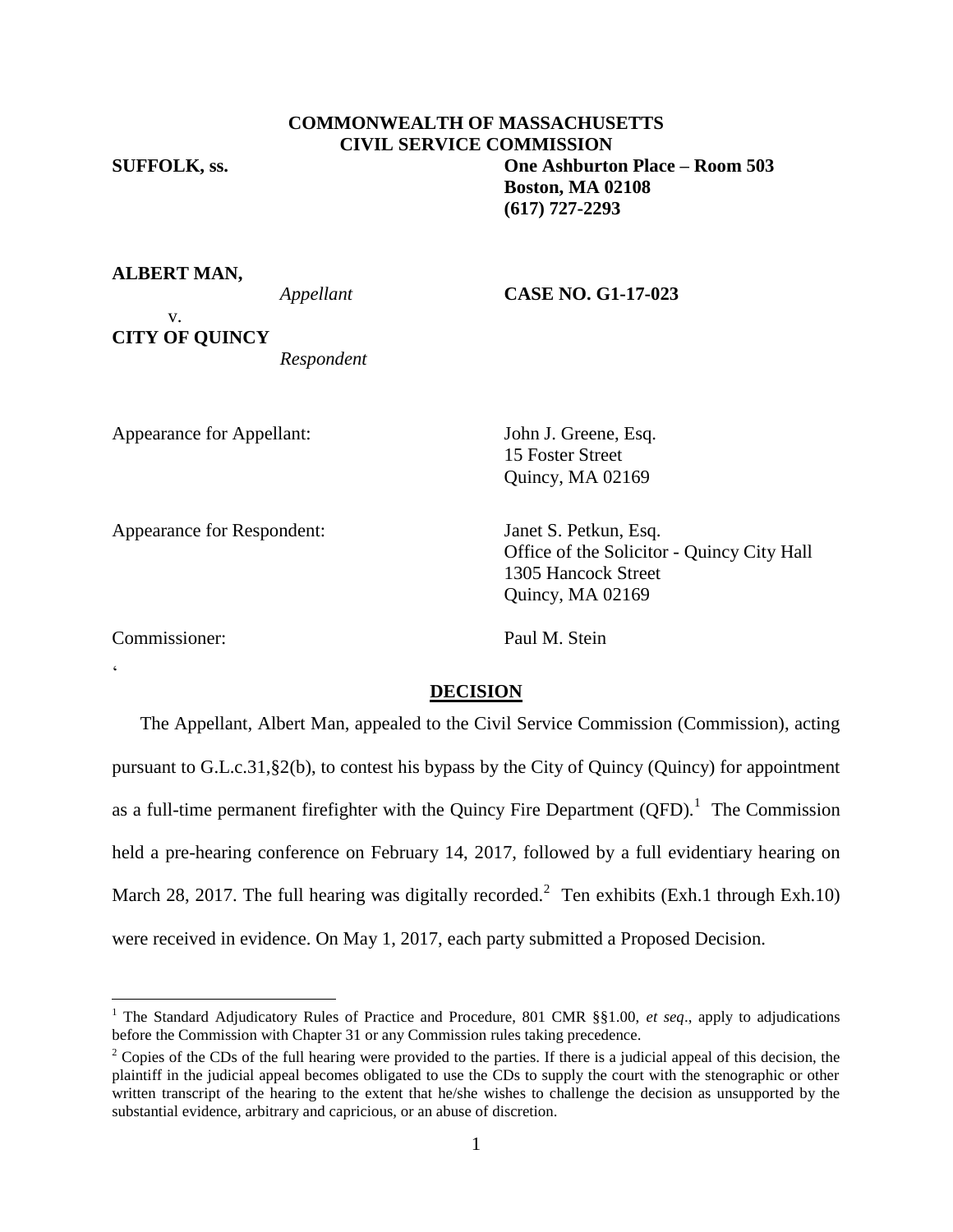### **FINDINGS OF FACT**

Based on the Exhibits entered into evidence and the testimony of the following witnesses:

*Called by the Appointing Authority*:

- Ouincy Director of Human Resources Helen Murphy
- Quincy Police Lieutenant Terence McDonnell

*Called by the Appellant:*

■ Albert Man, Appellant,

and taking administrative notice of all matters filed in the case, pertinent law and reasonable inferences from the credible evidence, a preponderance of evidence establishes these facts:

1. The Appellant, Albert Man, is a long-time resident of Quincy MA. He graduated from North Quincy High School in 1996. He holds a Bachelor of Arts in Criminal Justice obtained from the University of Massachusetts in 2006 and a Master's Degree in Business & Organizational Security Management from Webster University in 2013. He is multi-lingual, fluent in English, two dialects of Chinese and conversant in Spanish. He was married in 2001 and divorced in 2005. (*Exhs. 1 & 3; Testimony of Appellant & McDonnell*).

2. Mr. Man enlisted in the United States Army Reserves in January 2000 and served three years on active duty as an artillery specialist, responsible for the security, storage, maintenance and safekeeping of various types of military weaponry and explosives. He was honorably discharged in 2003, at which time he joined the Massachusetts Army National Guard. He deployed overseas three times (South Korea, 2000-2003; Iraq, 2009-2010; Afghanistan, 2011- 2012). He holds a top-secret security clearance and currently serves as detachment commander for the 211<sup>th</sup> Military Police Battalion stationed in Lexington MA. (*Exhs. 1 & 3; Testimony of Appellant*)

3. Mr. Man works as a security consultant with a firm in Boston, MA that concentrates on cyber security and business security. His employment after his discharge from active military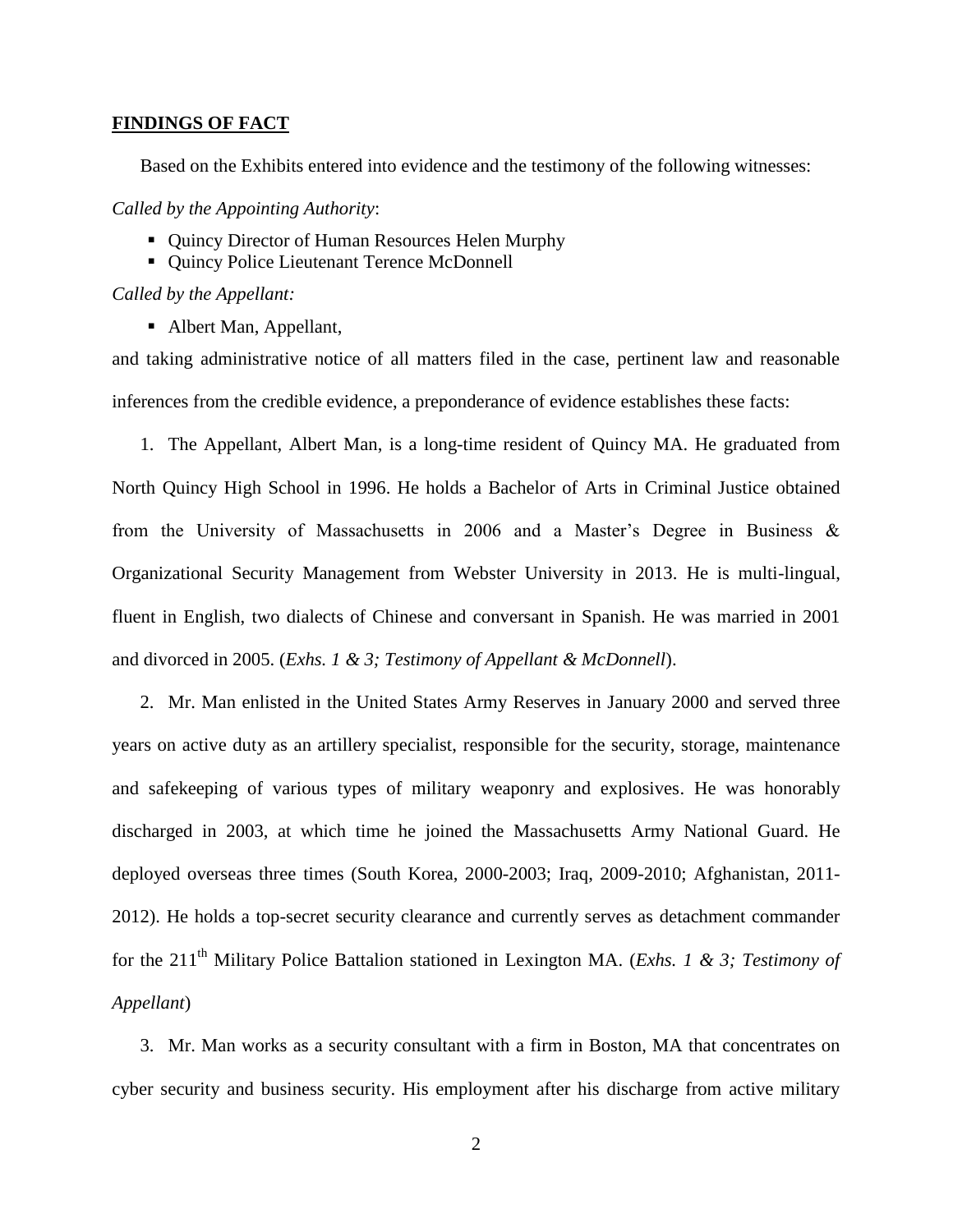duty, excluding subsequent overseas National Guard deployment, has included: security guard with a private security company (2003-2008); fund accountant with a Boston, MA investment firm (2008-2009), tutor at a school (2013-2014) and salesman for a local Ford dealership (2015- 2016). (*Exhs. 1 & 3; Testimony of Appellant*)

- 4. Mr. Man has been the subject of two Chapter 209A Abuse Prevention Orders:
	- a. On November 30, 1995, Mr. Man's mother obtained an ex-parte ten-day 209A Order against her son, age 18, who then lived with her. According to Mr. Man, he was "disobeying her" and "not attending school." At the mother's request, the ex-parte Order was terminated, save for a proviso "Not to Abuse" her and to surrender all firearms, which remained in effect for one year.<sup>3</sup>
	- b. On September 8, 2003, Mr. Man's then-estranged wife obtained a ten-day 209A Order against him. The Complainant's Affidavit stated that Mr. Man threatened her with serious bodily harm and hit her one night after "months of verbal and mental abuse." Mr. Man contested the allegations. The ex-parte Order was terminated "after hearing" ten days later.

### (*Exhs. 3, 4 & 5; Testimony of Appellant & McDonnell*)

 $\overline{a}$ 

5. In 2005, Mr. Man applied for jobs as a police officer in Quincy and in Milton but was not hired by either municipality. He also unsuccessfully sought employment as a police officer with the Boston Police (2006), MBTA Police (2007), San Francisco Police (2008) and the Massachusetts State Police (2013). (*Exhs. 1, 3, 7 & 8; Testimony of Appellant & McDonnell*)

 $3$  At the Commission hearing, Mr. Man testified that he stayed away one night and soon reconciled with his mother and got his LTC back as early as the next day. This testimony is inconsistent with the documentary evidence, which included a 10-day "stay-away" order and a one year restriction on his LTC. (*Exh. 5; Testimony of Appellant*)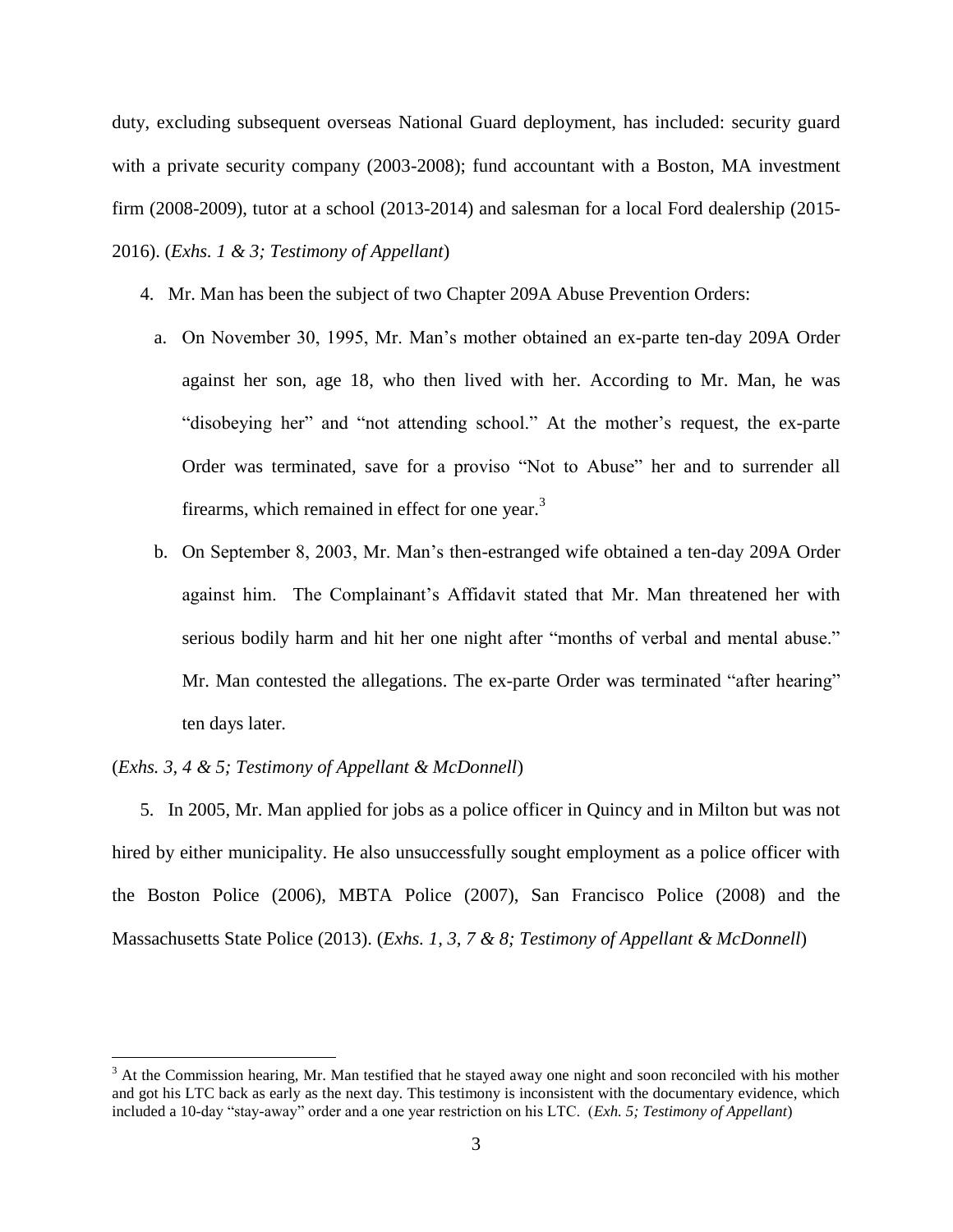6. Mr. Man took and passed the civil service examination for firefighter administered by the Massachusetts Human Resources Division (HRD) on April 16, 2014. His name was placed on the eligible list established by HRD on November 13, 2014. (*Exh. 10*)

7. On June 8, 2016, HRD issued Certification #03878 for the appointment of approximately two dozen permanent full-time QFD firefighters. Mr. Man's name appeared in  $13<sup>th</sup>$  place, tied with two others, all of whom were Quincy residents and claimed veteran's preference. (*Exh. 10*)

8. Mr. Man signed Certification #03878 as willing to accept appointment. On or about June 30, 2016, he submitted the required QFD "PRE-EMPLOYMENT CANDIDATE QUESTIONNAIRE". (*Exh. 1; Testimony of Appellant, McDonnell & Murphy*)

9. As was customary, the Quincy Police Department (QPD) conducted background investigations of all candidates who submitted applications for appointment to the QFD. QPD Lt. Terence McDonnell conducted Mr. Man's background investigation and sat in on most of the other background interviews. (*Exh. 3; Testimony of Appellant, McDonnell & Murphy*)

10. As part of his background investigation, Lt. McDonnell obtained the complete 2004 background investigation report prepared by QPD Detective Barkus in connection with Mr. Man's prior application to the QPD, as well as documents from the MBTA Police Department and the San Francisco Police Department regarding his non-selection by those agencies in 2007 and 2008, respectively. He also interviewed the Mass. State Police trooper who oversaw Mr. Man's 2013 application to that agency. (*Exhs. 3, 7 & 8: Testimony of McDonnell*)

11. The documents obtained from the MBTA Police Department state, in part:

". . . Mr. Mann [sic] had two restraining orders. . . . His former wife took out the most recent . . . on September 8, 2003. Mr. Mann neglected to list his former spouse on [his] application  $\dots$  the investigator requested to speak with his former spouse  $\dots$  [Mr. Man] stated 'he'd rather he didn't, she will only say more bad things about him.' The [other order taken out by his mother] Mr. Mann [sic] neglected to list . . . on his application, and when questioned . . . replied 'I never got another restraining order against me'....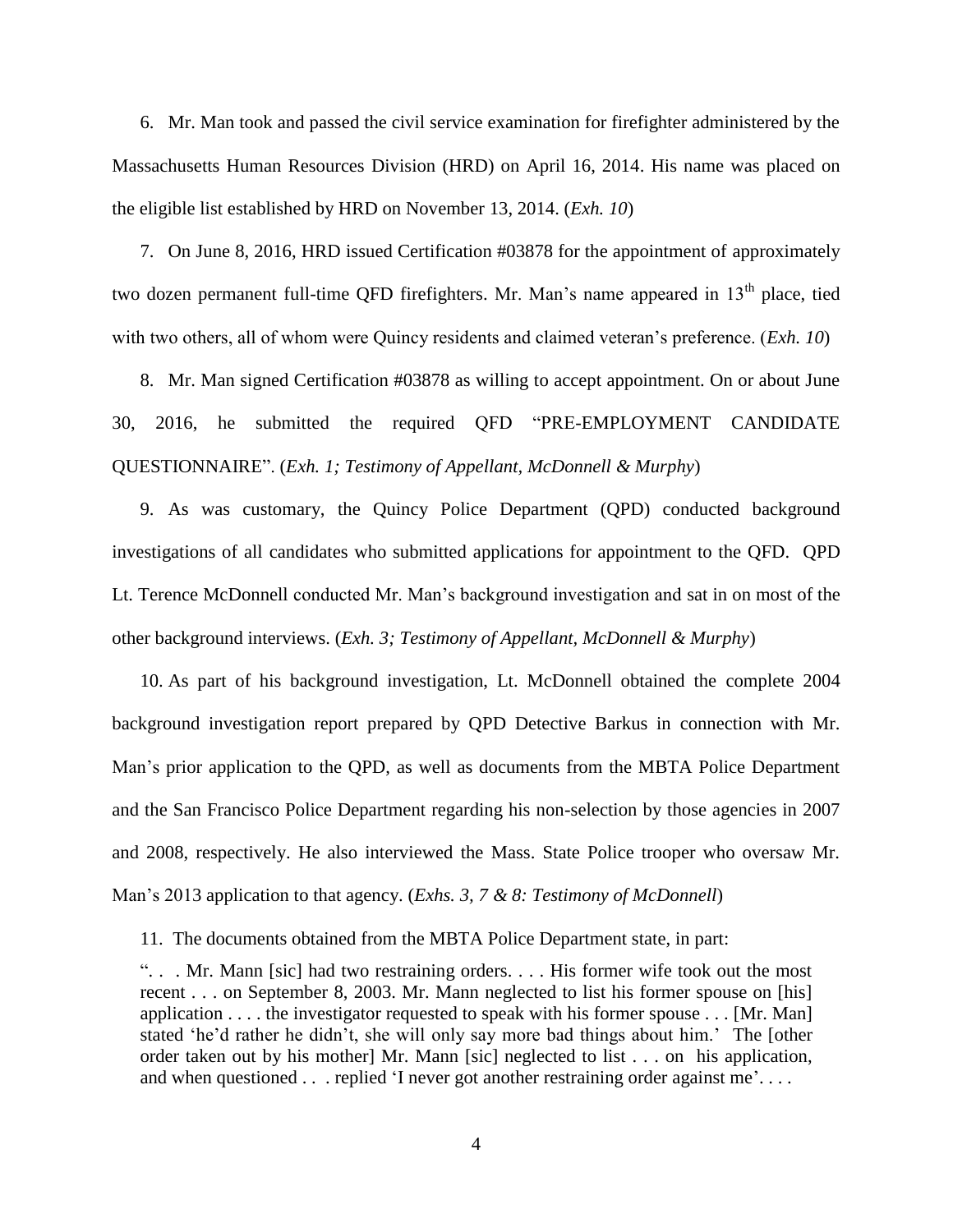"[T]wo of Mr. Mann's [sic] character references . . . stated Mr. Mann was an avid poker player. Question #42 on the recruit application states: Do you now or have you ever gambled? Mr. Mann [sic] replied "n/a" (not applicable). When questioned . . . Mr. Mann [sic] replied, I would not say I am an avid poker player. I only play once or twice a week"

(*Exh. 8)*

12. The documents obtained from the San Francisco Police Department state, in part:

"To accommodate the [out of state] applicant's personal schedule and . . . travel costs and arrangements, the applicant was scheduled for a background interview on 5/22/08 and a polygraph and medical examination on the following day . . . .

"During the background interview and during the polygraph examination, the applicant did disclose that he had been subject to two restraining orders . . . that that his estranged and now ex-wife lied . . . and that it was his two TROs as the [only] reason why he was disqualified . . . from numerous police departments in Massachusetts.

"As part of the background investigation I surveyed and subsequently received numerous documents, police reports and internal memorandums from the Boston PD, Quincy PD and the Metro Boston Transit Authority Police Departments . . . . A review of these documents revealed that there were additional issues . . .

"The applicant was not forthcoming with requested information and was deceptive about information dealing with restraining orders, personal websites, gambling habits, residency preference request, circumstances of past employment and an application for a marriage annulment. . . .

"The outside agency documents review also reveals many serious allegations about the applicant from his ex-wife. . . .At this time it would be difficult if not impossible to prove or disprove her allegations.

"It should also be noted that the applicant initially denied gambling in the past or present to background investigators from the above mentioned departments and on written forms. Outside background investigators learned from references and from discovering the applicant's personal web site that he was a regular and frequent gambler. After being confronted, Mr. Man finally admitted to being a regular gambler playing in weekly poker games and tournaments for money.

"In summary . . . it was concluded by three law enforcement agencies that Mr. Man was not truthful, forthcoming and was intentionally deceptive. . . ."

(*Exh. 7*)

13. On September 12, 2016, Lt. McDonnell, together with QPD Sergeant Jennifer Tapper,

conducted a pre-employment interview with Mr. Man at QPD headquarters. Prior to the

interview, Lt. McDonnell obtained a copy of Mr. Man's Driver's History and reviewed Mr.

Man's "Pre-Employment Candidate's Questionnaire" and the documents supplied with the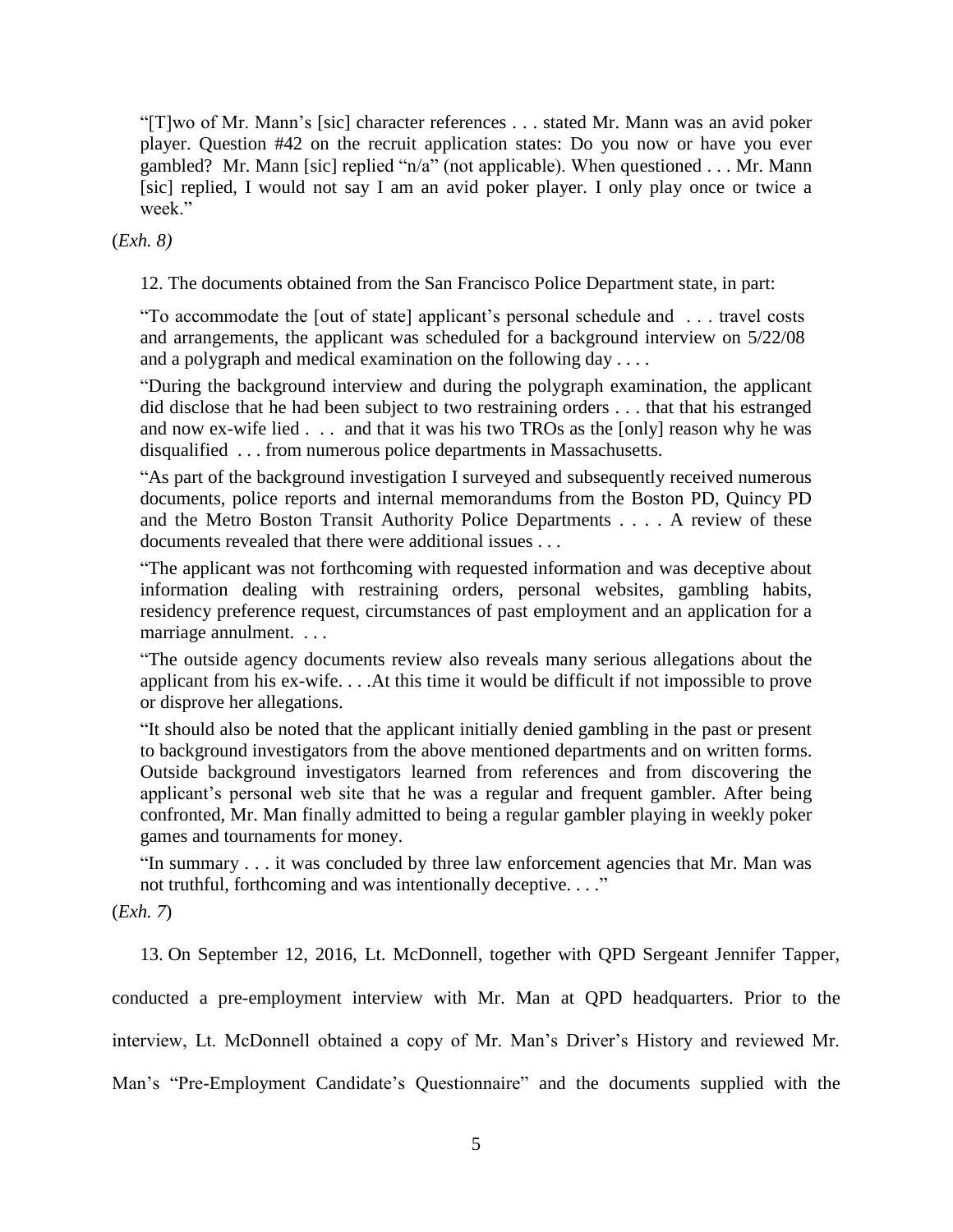questionnaire, as well as his "Personal Declarations Supplement" (completed by Mr. Man upon his arrival for the interview). The interview lasted over three hours, about twice the length of any other of the 44 other candidates' interviews.(*Exhs. 1 &3: Testimony of McDonnell*)

14. On November 17, 2016, Lt. McDonnell prepared a Background Investigation report on Mr. Man. The report summarized the information that Lt. McDonnell learned from his interview with Mr. Man, the additional documents that Mr. Man supplied on request, and Lt. McDonnell's own previously mentioned inquiries of law enforcement agencies who had considered Mr. Man for appointment as a police officer (QPD, MBTA Transit Police, San Francisco Police and Mass. State Police). Lt. McDonnell did not contact Mr. Man's personal references, employers or neighbors. Nor did he conduct his own investigation of Mr. Man's prior domestic abuse restraining orders or criminal history beyond what he found in the QPD, the MBTA Transit Police and the San Francisco Police reports. (*Exh. 3; Testimony of Appellant & McDonnell*)

15. Lt. McDonnell listed three "Positives" in Mr. Man's "Candidate Summary": (1) U.S. Army – honorably discharged; (2) Current member MA Army National Guard; and (3) Bilingual. He listed nine (9) "Negatives", including: "Failure to disclose accurate and complete information regarding criminal, marital, employment, gambling and residence history"; "Denied employment opportunities with six (6) Law Enforcement agencies"; and "Incomplete and haphazard Pre-Employment Questionnaire." (*Exh. 3; Testimony of McDonnell*) 4

16. Lt. McDonnell provided a number of specific examples of the three "negatives" he found in Mr. Man's application and supporting documents as well has his answers to questions about his background during the background interview. These reasons included, in part:

<sup>&</sup>lt;sup>4</sup> Lt. McDonough also listed six other "negatives", i.e.: Subject of two (2) Abuse Prevention Orders; Alleged suspect in multiple incidents of Domestic Violence; Reported history of racial and gender intolerance; One (1) License Revocation; One (1) License Suspension; and Seven (7) moving violations. (*Exh. 3*) None of these alleged negatives were specified as reasons for bypass in the letter sent by Quincy to Mr. Man and are not specifically evaluated as such in this Decision. (*Exh. 2; Testimony of Murphy*)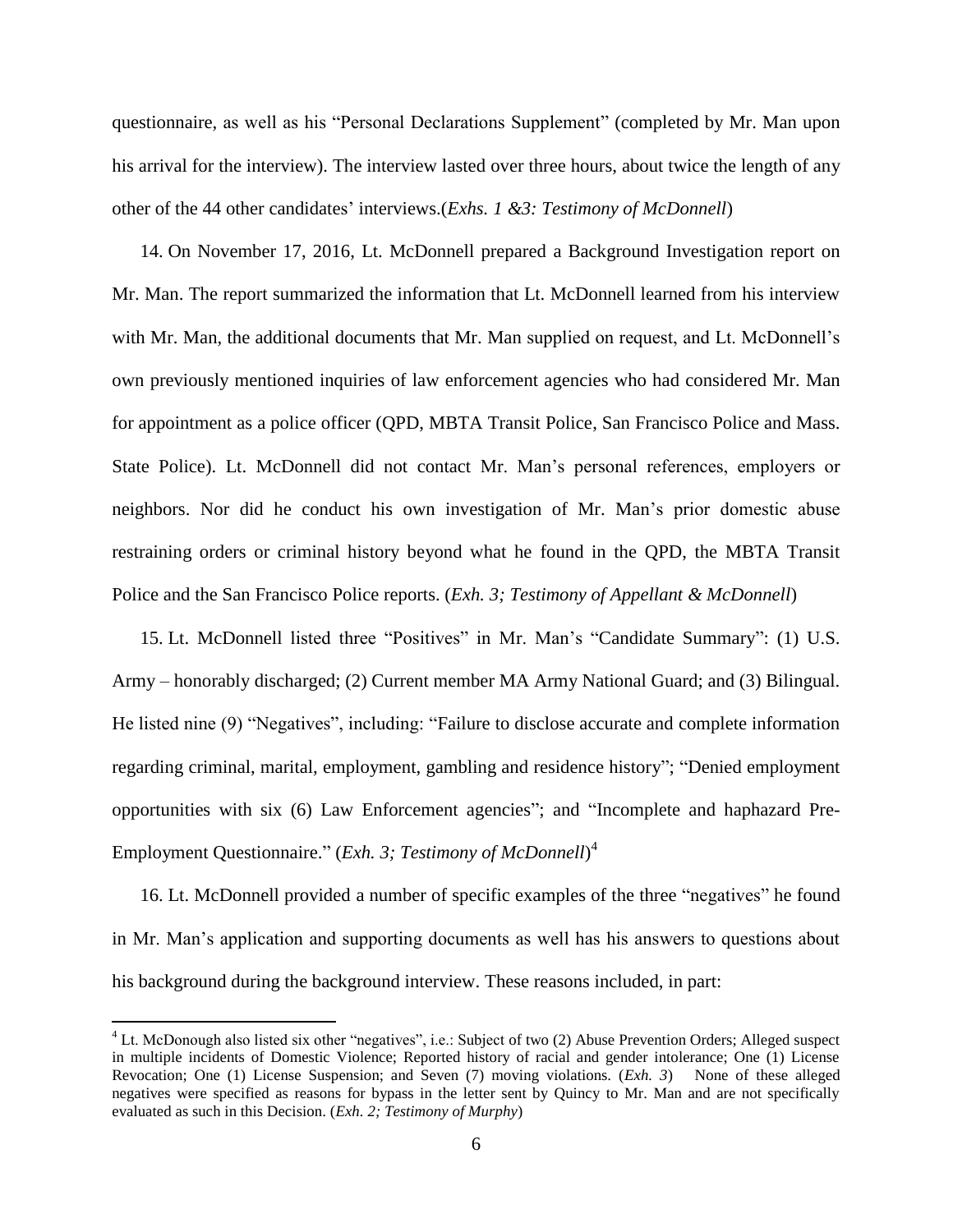- Mr. Man's paperwork was "barely legible".
- Mr. Man's QFD Pre-Employment Application listed only two Quincy residences. The 2005 QPD background investigation showed two additional addresses prior to 1988.
- Mr. Man submitted copies of his college transcripts as required, but omitted details about his college education in the application packet.
- Mr. Man omitted from the credit and financial history sections of the application packet a mortgage granted by him and his sister to Eastern Bank on property they are listed as coowners of record and where he formerly resided. Elsewhere, he identified that he received an unspecified amount of income from "rental property with sister". When Lt. McDonnell asked who owned the property and was there a mortgage, Mr. Man responded: "I pay her each month. We both own it. She handles the money." He said he did not know how much he paid. He later reported the amount of the monthly mortgage but did not indicate how much of that he paid. He also corrected the amount he currently paid for rent.
- Mr. Man omitted disclosing some driving infractions from 1995 and 1998 that appeared on his record.
- Lt. McDonnell found Mr. Man's answers to questions about the two restraining orders evasive and inconsistent. Mr. Man stated several times: "It was a long time ago. It's hard for me to remember." Lt. McDonnell reminded Mr. Man that he just acknowledged he "knew all about" the 2005 QPD report, and this was his opportunity to refute those claims. At that point, Mr. Man replied: "That's in my past. I'm a better person now."
- Mr. Man erroneously entered information about his employment history in several parts of the application.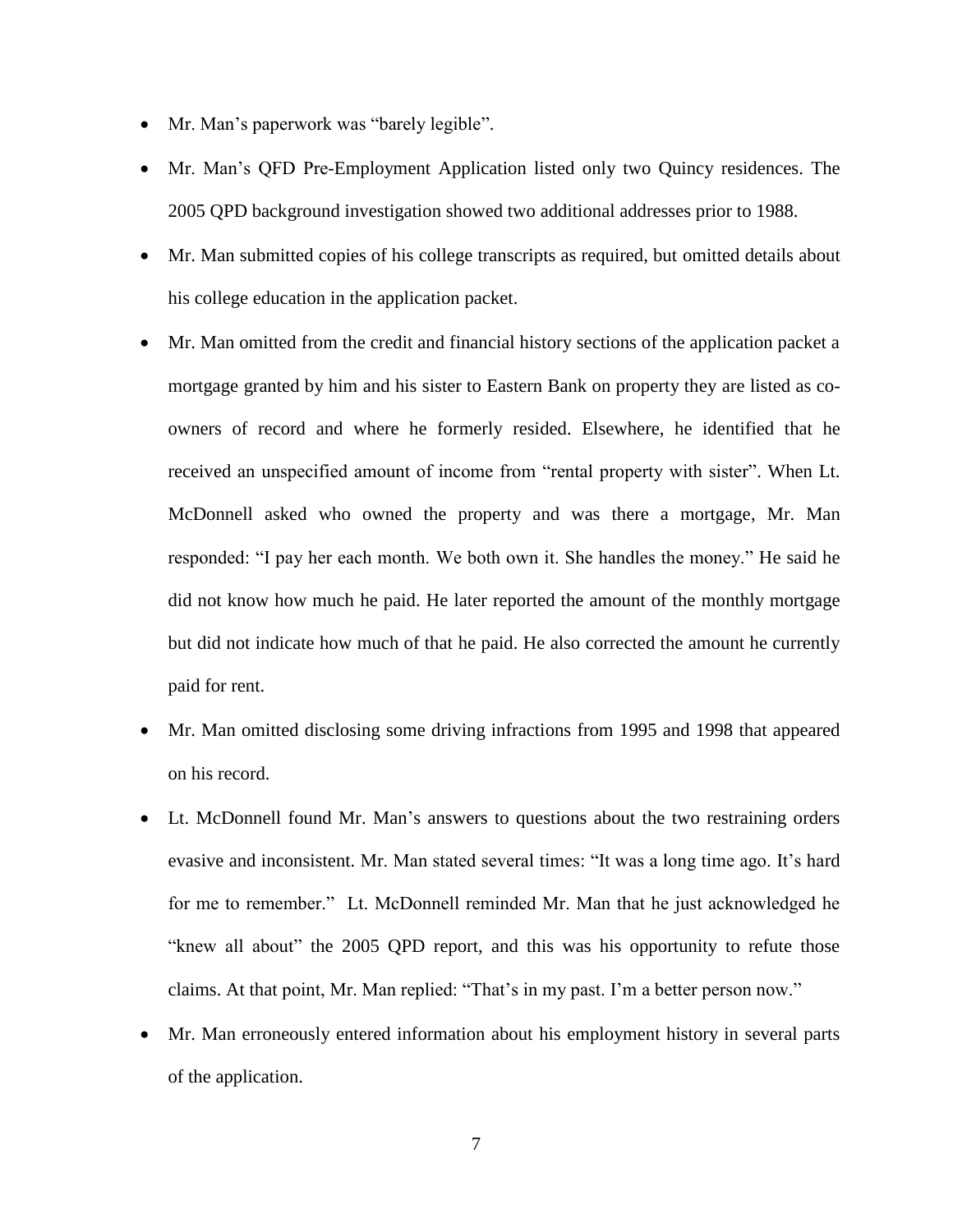In the application section entitled "Criminal History", a variety of questions ask the applicant to disclose and explain all pending criminal/civil charges, bail, parole, probation, prior or outstanding arrest warrants or abuse prevention orders, and whether the applicant has "ever been convicted of a criminal offense to include petty offense such as underage drinking parties?" The first such question in this section is as follows:

 Check applicable boxes below: Have you ever been \_\_\_ by a Law Enforcement agency (including Campus and Security Agencies) Arrested [ ] Interviewed [ ] Interrogated [ ] Detained [ ] Indicted [ ] Convicted [ ] Received a Criminal Summons [ ] Received a Civil Citation [ ] If checked, explain in detail below giving dates, reasons, agencies and dispositions:

 $\frac{1}{2}$  ,  $\frac{1}{2}$  ,  $\frac{1}{2}$  ,  $\frac{1}{2}$  ,  $\frac{1}{2}$  ,  $\frac{1}{2}$  ,  $\frac{1}{2}$  ,  $\frac{1}{2}$  ,  $\frac{1}{2}$  ,  $\frac{1}{2}$  ,  $\frac{1}{2}$  ,  $\frac{1}{2}$  ,  $\frac{1}{2}$  ,  $\frac{1}{2}$  ,  $\frac{1}{2}$  ,  $\frac{1}{2}$  ,  $\frac{1}{2}$  ,  $\frac{1}{2}$  ,  $\frac{1$  $\overline{\phantom{a}}$  ,  $\overline{\phantom{a}}$  ,  $\overline{\phantom{a}}$  ,  $\overline{\phantom{a}}$  ,  $\overline{\phantom{a}}$  ,  $\overline{\phantom{a}}$  ,  $\overline{\phantom{a}}$  ,  $\overline{\phantom{a}}$  ,  $\overline{\phantom{a}}$  ,  $\overline{\phantom{a}}$  ,  $\overline{\phantom{a}}$  ,  $\overline{\phantom{a}}$  ,  $\overline{\phantom{a}}$  ,  $\overline{\phantom{a}}$  ,  $\overline{\phantom{a}}$  ,  $\overline{\phantom{a}}$ 

Mr. Man answered all questions in this section appropriately save for the one set forth above. He responded to that question solely by checking off the box for "Interviewed" and then listed the six police departments which had "interviewed" him for employment.<sup>5</sup>

• In the Pre-Employment Candidate Questionnaire section on "Gambling Related

Activities", Mr. Man answered the following question:

| Do you gamble?  | Never $[ ]$ Seldom $[x]$ Occasionally $[ ]$ Regularly $[ ]$ |  |  |
|-----------------|-------------------------------------------------------------|--|--|
| If so, on what? |                                                             |  |  |
|                 | megamillions, powerball                                     |  |  |

\_\_\_\_\_\_\_\_\_\_\_\_\_\_\_\_\_\_\_\_\_\_\_\_\_\_\_\_\_\_\_\_\_\_\_\_\_\_\_\_\_\_\_\_\_\_\_\_\_\_\_\_\_\_\_\_\_\_\_\_\_\_\_\_\_\_\_\_

- In the Personal Declarations Supplement on "Gambling", Mr. Man answered:
	- 1. Do you now, or have you ever gambled? If yes, what type of gambling? *yes, megamillions, powerball*
	- 2. How much money do you spend on gambling per year? *few hundred\_\_\_\_\_\_\_\_\_\_\_\_\_\_\_\_\_\_\_\_\_\_\_\_\_\_\_\_\_\_\_\_\_\_\_\_\_\_\_\_\_\_\_\_\_\_\_*
	- 3. What is the largest amount of money you have lost while gambling? *few thousand many years ago; no longer gamble like that*\_\_\_\_\_\_\_\_\_\_\_\_\_
	- 4. How many times per year do you gamble? \_\_\_\_\_\_\_*seldom*\_\_\_\_\_\_\_\_\_\_\_\_\_\_\_\_\_\_\_\_\_\_\_\_\_\_\_\_\_\_\_\_\_\_\_\_\_\_\_\_\_\_\_\_\_\_\_\_\_\_\_\_\_

 $\overline{a}$ 

5. Have you ever borrowed money to cover a gambling debt? *\_\_\_\_\_\_\_\_\_\_\_\_\_\_\_\_\_\_\_\_\_\_\_\_\_\_\_\_\_\_\_\_\_\_\_\_\_\_\_\_\_no\_\_\_\_\_\_\_\_\_\_\_\_\_\_\_\_\_\_\_\_\_\_\_* 

<sup>5</sup> Elsewhere in the Personal Declarations Supplement Mr. Man was required to answer more questions about criminal history, including required disclosure of all crimes for which the applicant has been a "suspect" and/or "that you have committed but were not caught at" and "the most dishonest thing you have ever done." (*Exh. 1*)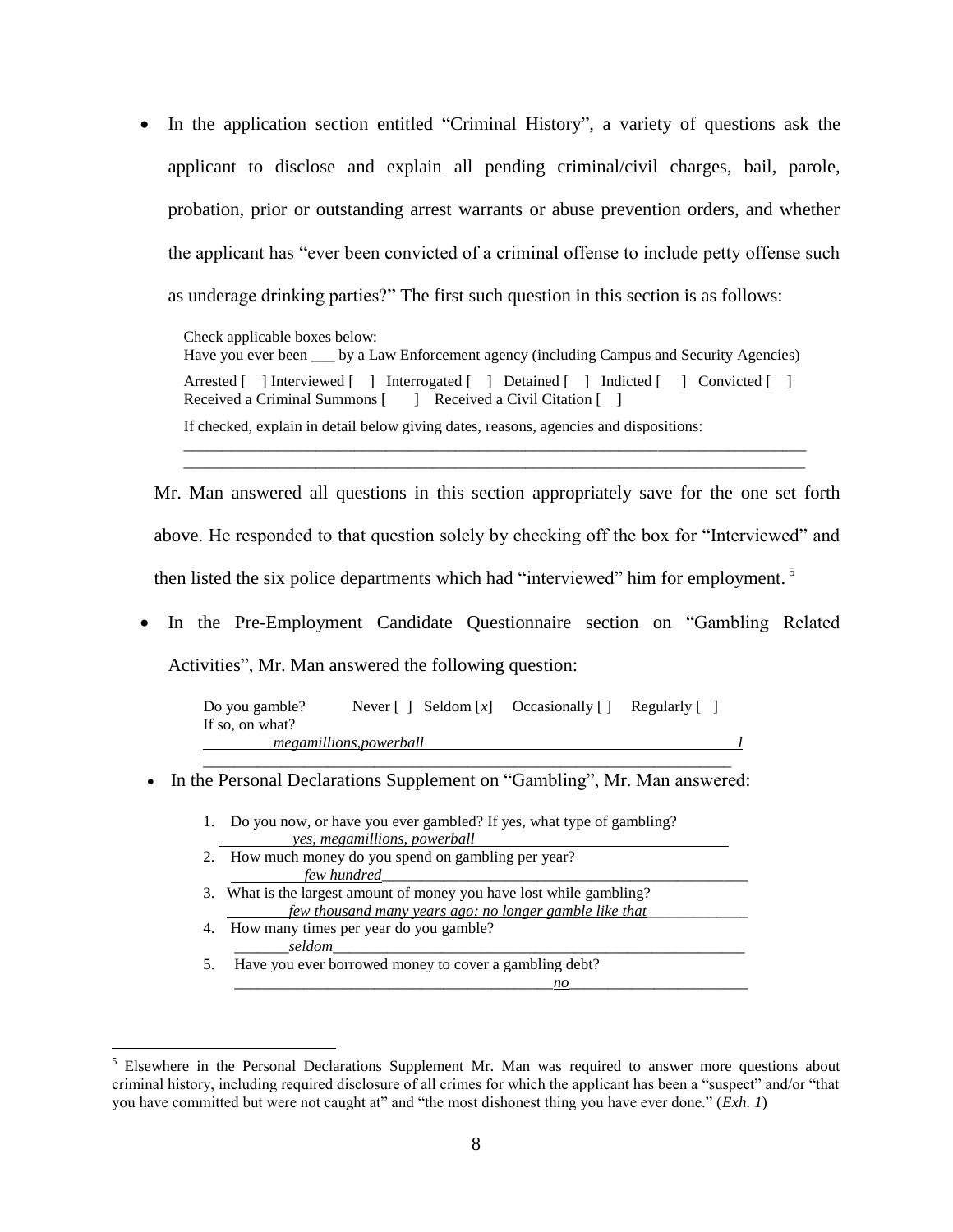Lt. McDonnell knew that previous law enforcement background investigators reported that Mr. Man had been an "avid" gambler, who then played poker once or twice a week. During his interview, Lt. McDonnell brought up the subject of gambling and Mr. Man said he went to Twin River Casino twice that year and spent about \$500 a year gambling.

- The application required three references "who reside in your neighborhood". Mr. Man listed his roommate and two friends, but not neighbors at either his current (a newly built apartment building where he moved in May 2016) or his prior long-time Quincy home.<sup>6</sup>
- In the "Police/Public Safety/Security Experience" section, Mr. Man checked "No [x]" to whether he knew any Quincy firefighters, but at his interview with Lt. McDonnell, he named four whom he did know.

## (*Exh. 3; Testimony of McDonnell & Murphy*)

17. At the Commission hearing, Lt. McDonnell also cited two additional examples of Mr. Man submitting incomplete and misleading information during the application process:

- The prior QPD investigation report cited documents indicating Mr. Man had filed to annul his marriage, contrary to what he told Lt. McDonnell at the interview. (There is no option on the application to claim "marriage annulled", only "divorced" status.)
- Mr. Man failed to provide documents, i.e. all school transcripts, car insurance records, credit report, license to carry firearms (LTC), and five years of property tax receipts.

### (*Testimony of McDonnell & Murphy*)

 $\overline{a}$ 

18. After the completion of the candidates' background investigations in late November 2016, all application packets (the Pre-Employment Candidate Questionnaire and supporting

<sup>&</sup>lt;sup>6</sup> I can take administrative notice, based on GPS program maps, that Mr. Man's listed neighborhood references are approximately a 15 to 18 minute walk, respectively, to his current listed address and approximately 1 hour, 8 minutes and 1 hour 37 minutes walking distance, respectively to his listed former address. See <https://www.google.com/maps>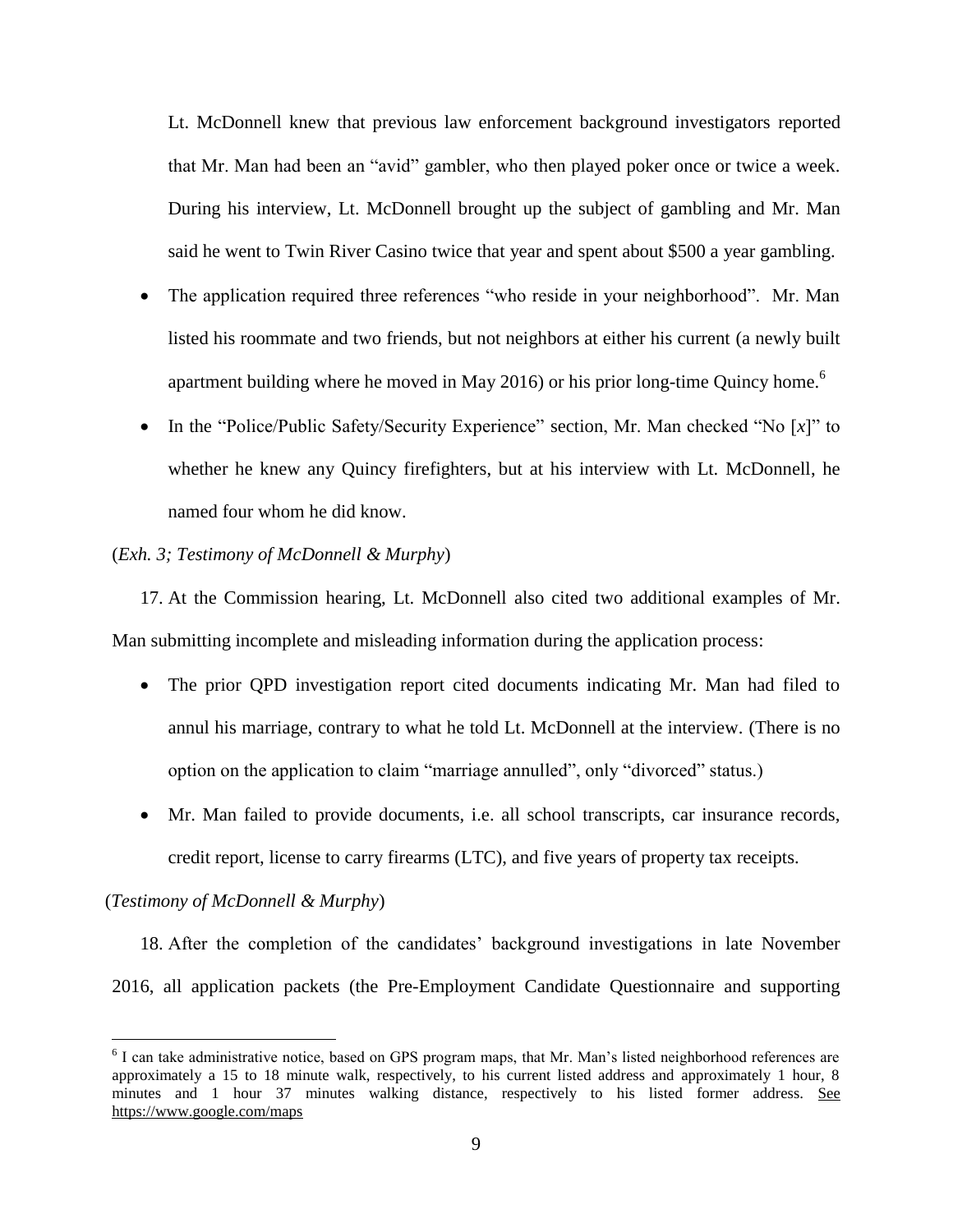documentation, the Personal Declarations Supplement, and Background Investigation) were forwarded to Quincy Human Resources Director Nancy Murphy who then scheduled a meeting with Quincy Mayor Koch to review all candidates. (*Exhs. 1 through 3; Testimony of Murphy*)

19. The meeting with Mayor Koch lasted about an hour and a half. The participants included Director Murphy, the QPD Police Chief, Lt. McDonnell, the three other QPD officers who conducted investigations, the Mayor's Chief of Staff and several other members of the Mayor's administrative team. The QFD Fire Chief was not present or otherwise represented by any member of the QFD. (*Testimony of Murphy & McDonnell*)

20. The identical process was used to review each candidate's credentials. The QPD investigator read verbatim the "Candidate Summary" from each candidate's background investigation that they performed and the Mayor then made the decision to select or not select that candidate for appointment. Ultimately, of the 44 candidates presented to the Mayor, 28 were selected for hire, of which 22 ranked below  $(14<sup>th</sup>$  through 22<sup>nd</sup> place) Mr. Man, who was one of sixteen candidates not selected. (*Exhs. 2 & 10; Testimony of Murphy & McDonnell*)

21. By letter dated November 30, 2016, Director Murphy, informed Mr. Man that he was "no longer under consideration for appointment to the Quincy Fire Department." The letter stated three negative reasons for his non-selection:

- Failure to disclose accurate and complete information on QFD application and during interview
- Failed to completely and accurately fill out QFD application
- By passed [sic] by multiple law enforcement agencies

The letter also listed the twenty-two lower ranked candidates who were hired and listed the positive factors attributed to each of those candidates. (*Exh. 2*)

22. Director Murphy chose to state broad, general reasons, rather than specifics, because she treated the letter as a public record. Both Director Murphy and Lt. McDonnell were reasonably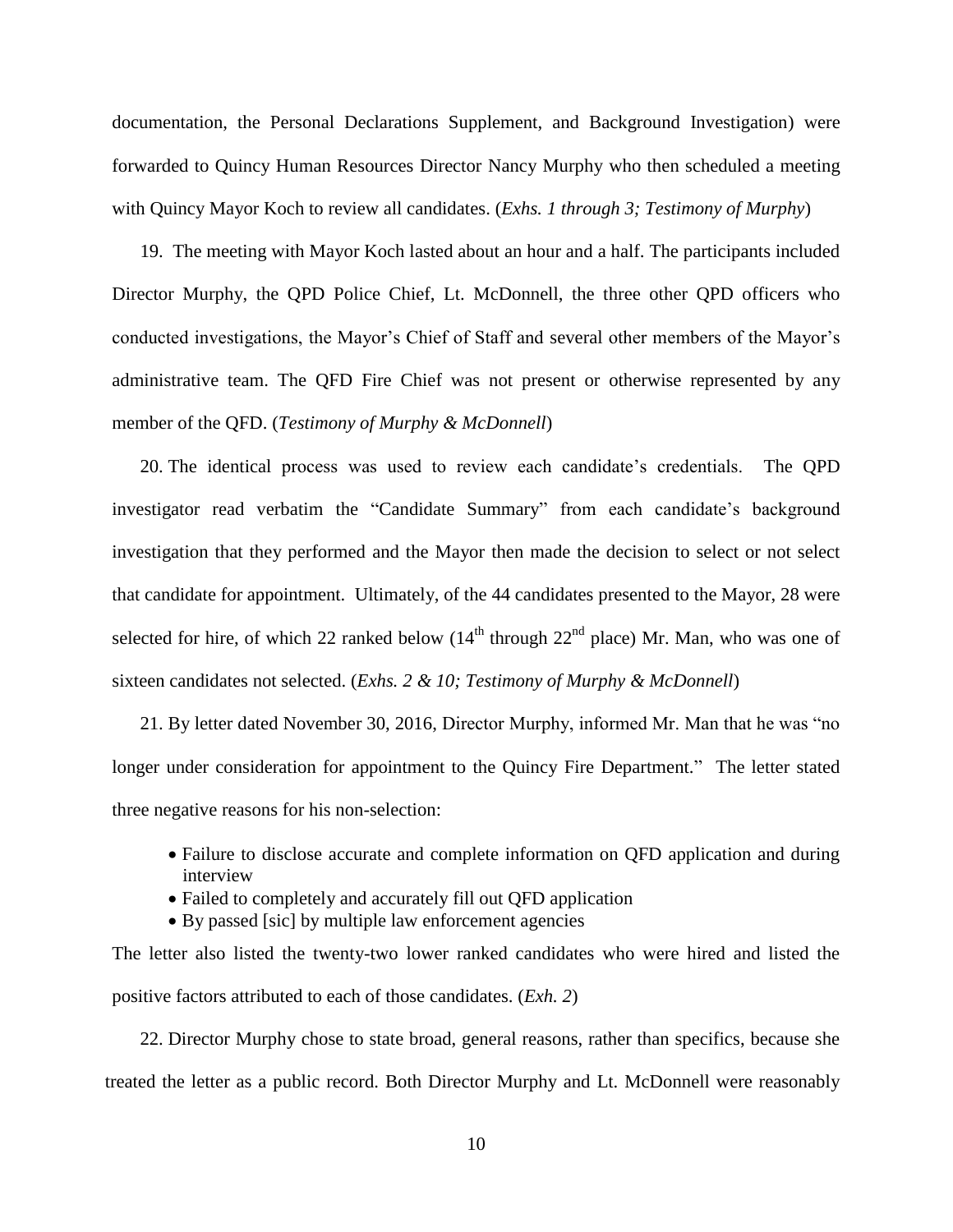sure that none of the lower-ranked hired candidates had a criminal record or history of restraining order(s). Some candidates did have driving infractions on their record, including more recent moving violations than Mr. Man's last speeding ticket in 2004. Some of the lower-ranked candidates had friends at the QFD but none were directly related to any Quincy employees as best Director Murphy and Lt. McDonnell could recall. (*Exh. 2; Testimony of Murphy & McDonnel*l)

23. At the Commission hearing, Mr. Man did proffer credible evidence to rebut many of the facts allegedly supporting the reasons stated by Quincy for bypassing him. In particular:

- The application questionnaire, the notes made by Lt. McDonnell, and his Background Investigation Report confirmed that Mr. Man did provide in a timely fashion, with his application or after request, the required transcripts, credit reports and LTC.
- Mr. Man gave sufficient disclosure, in his written answers in the application and through the attachment of documents, concerning the incidents in his prior criminal record, driving history and the record of his two abuse prevention orders.
- On cross-examination, Lt. McDonnell acknowledged that he had not been aware that the second (2003) abuse prevention order had ended after 10 days and, therefore, had made no note of that fact in his Background Investigation report (or in the description of those orders in the Candidate Summary provided to Mayor Koch).
- Lt. McDonnell also acknowledged that the "Negatives" in Mr. Man's Candidate Summary as a "suspect in multiple incidents of Domestic Violence" and "history of racial and gender intolerance" was copied from the prior background investigation reports obtained from other law enforcement agencies. He made no independent inquiry about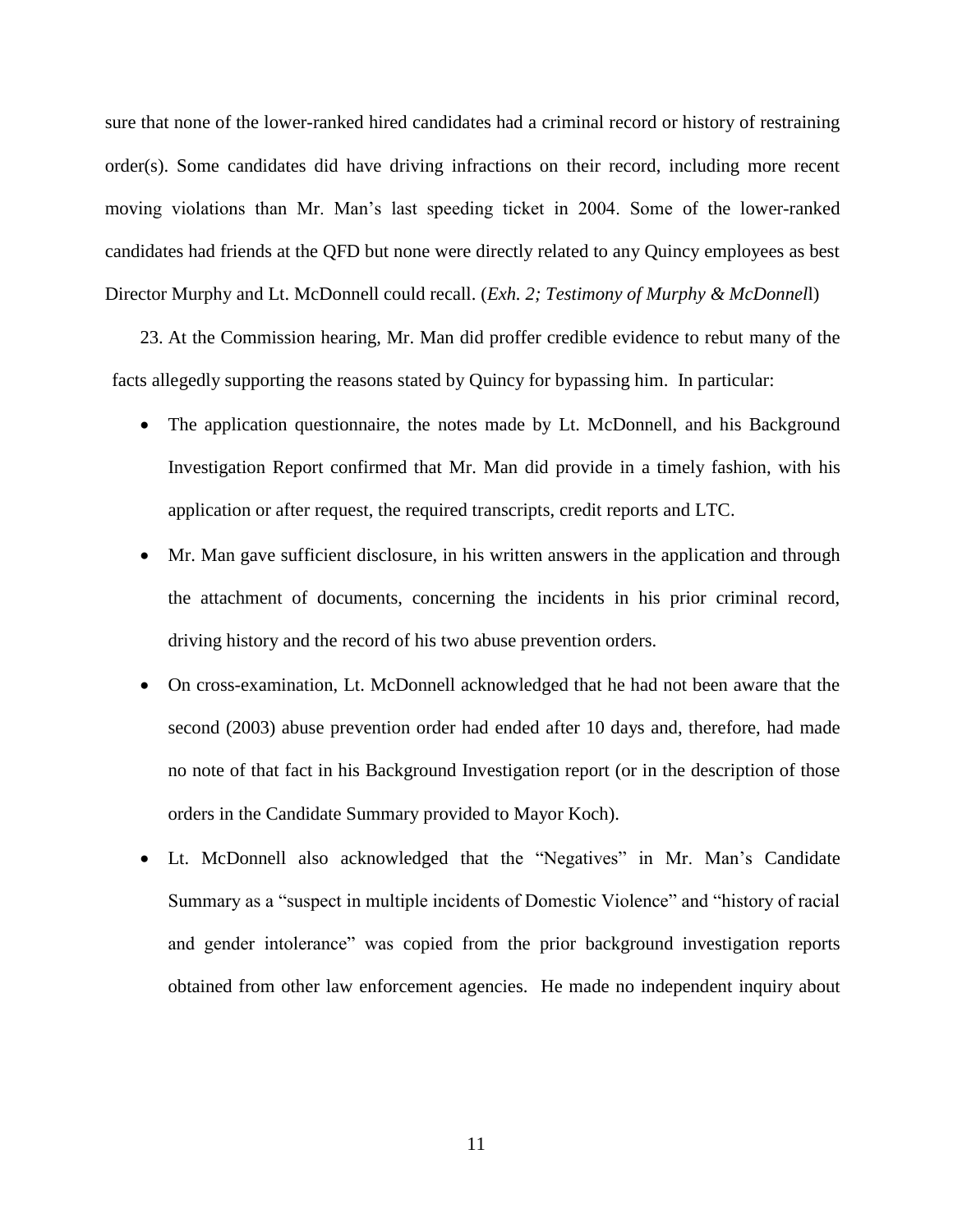those allegations, did not attempt to locate or review police reports, if any, related to them and he had no idea if any of those allegations had ever resulted in any criminal charges.<sup>7</sup>

- Mr. Man proved that he has had a clean driving record for many years. The last citation was for speeding in 2004, and the other three incidents were more than twenty years old.
- Mr. Man's answers on his application papers were written in small printed letters, but I was able to read everything he wrote.
- Mr. Man correctly listed his two Quincy residential addresses for the period requested (residences "within the past ten years"). Other residences not mentioned that appeared in the 2005 QPD investigative report, necessarily, were more than 10 years ago. Mr. Man's only error was using 1988 as the start date for the penultimate residence, which was not true. Lt. McDonnell acknowledged that was a careless mistake, but not a deception.

## (*Exhs. 1 & 3; Testimony of Appellant & McDonnell*)

24. On the subject of gambling, Mr. Man testified that he listed only lottery play (MegaMillions and Powerball) because he did not go to casinos very often any more, he could not remember when he had last been to Foxwoods or Mohegan Sun, and he was afraid to be labeled a "gamble-holic" if he described the details about of his past gambling activities from "many years ago". His demeanor showed significant discomfort in discussing his gambling and his responses, at times, were evasive and inconsistent. (*Testimony of Appellant*)

25. Mr. Man acknowledged that the job of a firefighter requires a person who pays attention to detail and who knows how to follow instructions. (*Exh. 1;Testimony of Appellant*)

### **APPLICABLE CIVIL SERVICE LAW**

<sup>7</sup> As noted earlier, neither reason was specifically stated as grounds for the decision to bypass Mr. Man. (*Exh. 9)*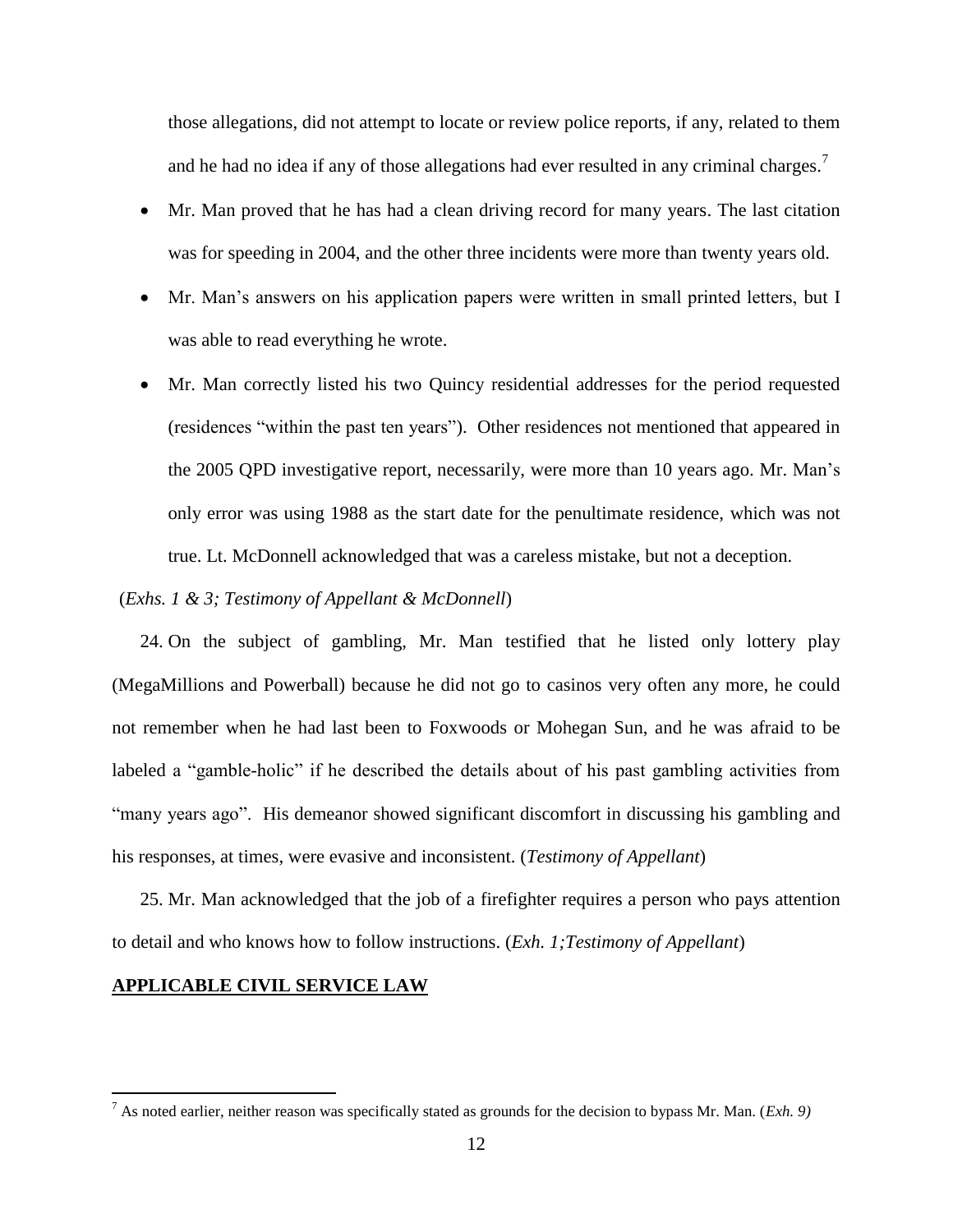The core mission of Massachusetts civil service law is to enforce "basic merit principles" described in Chapter 31 for "recruiting, selecting and advancing of employees on the basis of their relative ability, knowledge and skills including open consideration of qualified applicants for initial appointment" and "assuring that all employees are protected against coercion for political purposes, and are protected from arbitrary and capricious actions." G.L.c.31, §1. The mechanism for ensuring adherence to basic merit principles in hiring and promotion is the provision for regular competitive qualifying examinations, open to all qualified applicants, from which eligible lists of successful applicants are established, ranking them according to their scores on the qualifying examination, along with certain statutory credits and preferences, which then may be used by appointing authorities to make civil service appointments based on a "certification" of candidates according to their standing on the applicable eligible list. G.L.c. 31, §§6 through 11, 16 through 27. In general, each position must be filled by selecting one of the top three most highly ranked candidates who indicate they are willing to accept the appointment, which is known as the "2n+1" formula. G.l.c.31, §27; PAR.09.

In order to deviate from the rank order of preferred hiring, and appoint a person "other than the qualified person whose name appears highest", an appointing authority must provide written reasons – positive or negative, or both – consistent with basic merit principles, to affirmatively justify bypassing a lower ranked candidate in favor of a more highly ranked one. G.L.c.31,§1,§27; PAR.08. Pursuant to the Personnel Administration Rules (PAR) promulgated by HRD, the statement of reasons must be specific and complete:

"Upon determining that any candidate on a certification is to by bypassed . . . an appointing authority shall . . . send . . . a full and complete statement of the reason or reasons for bypassing a person or persons more highly ranked. . . . Such statement shall indicate all . . . reasons for bypass on which the appointing authority intends to rely or might, in the future, rely to justify the bypass. . . . No reasons that are known or reasonably discoverable by the appointing authority, and which have not been disclosed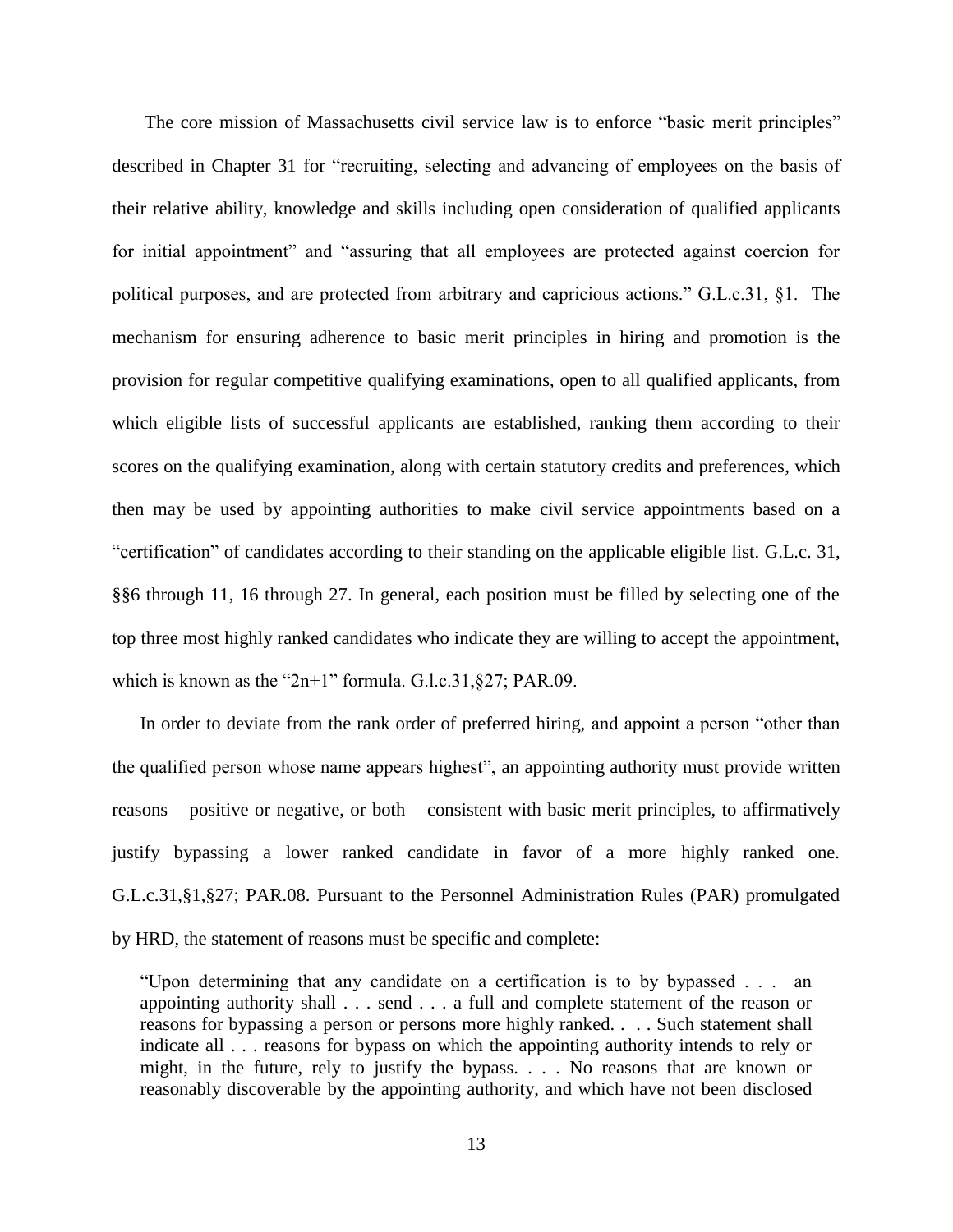. . . shall later be admissible as reasons for selection or bypass in any proceeding before the . . . Civil Service Commission." PAR.08(4)

A person who is bypassed may appeal that decision under G.L.c.31,§2(b) for a "de novo" review by the Commission. When a candidate appeals from a bypass, the Commission's role is not to determine if the candidate should have been bypassed. Rather, the Commission determines whether, by a preponderance of evidence, the bypass decision was made after an "impartial and reasonably thorough review" of the background and qualifications of the candidates' fitness to perform the duties of the position and that there was "reasonable justification" for the decision. Police Dep't of Boston v. Kavaleski, 463 Mass. 680, 688-89 (2012) citing Massachusetts Ass'n of Minority Law Enforcement Officers v. Abban , 434 Mass. 256, 259 (2001); [Brackett v. Civil Service Comm'n, 447 Mass. 233, 241 \(2006\)](http://web2.westlaw.com/find/default.wl?mt=Massachusetts&db=578&rs=WLW15.04&tc=-1&rp=%2ffind%2fdefault.wl&findtype=Y&ordoc=2029136022&serialnum=2009543382&vr=2.0&fn=_top&sv=Split&tf=-1&pbc=70F732C1&utid=1) and cases cited; [Beverly v. Civil Service Comm'n, 78 Mass.App.Ct. 182, 187 \(2010\);](http://web2.westlaw.com/find/default.wl?mt=Massachusetts&db=578&rs=WLW15.04&tc=-1&rp=%2ffind%2fdefault.wl&findtype=Y&ordoc=2029136022&serialnum=2023501172&vr=2.0&fn=_top&sv=Split&tf=-1&pbc=70F732C1&utid=1) Leominster v. Stratton, 58 Mass.App.Ct. 726, 727-28 (2003). See also Mayor of Revere v. Civil Service Comm'n, 31 Mass.App.Ct. 315, 321 (1991) (reasons assigned to justify a bypass must be proved to be "more probably than not sound and sufficient"); Selectmen of Wakefield v. Judge of First Dist.Ct., 262 Mass. 477, 482 (1928) (same)

"Reasonable justification in this context means 'done upon adequate reasons sufficiently supported by credible evidence, when weighed by an unprejudiced mind, guided by common sense and by correct rules of law.' " Brackett v. Civil Service Comm'n, 447 Mass. 233, 543 (2006) and cases cited; Commissioners of Civil Service v. Municipal Ct., 359 Mass. 211, 214 (1971), *citing* Selectmen of Wakefield v. Judge of First Dist. Ct., 262 Mass. 477, 482 (1928).

In selecting public employees of skill and integrity, appointing authorities are vested with a certain degree of discretion. City of Cambridge v. Civil Service Comm'n, 43 Mass.App.Ct. 300, 303-305, rev.den., 428 Mass. 1102 (1997). It is not necessary, however, for the Commission to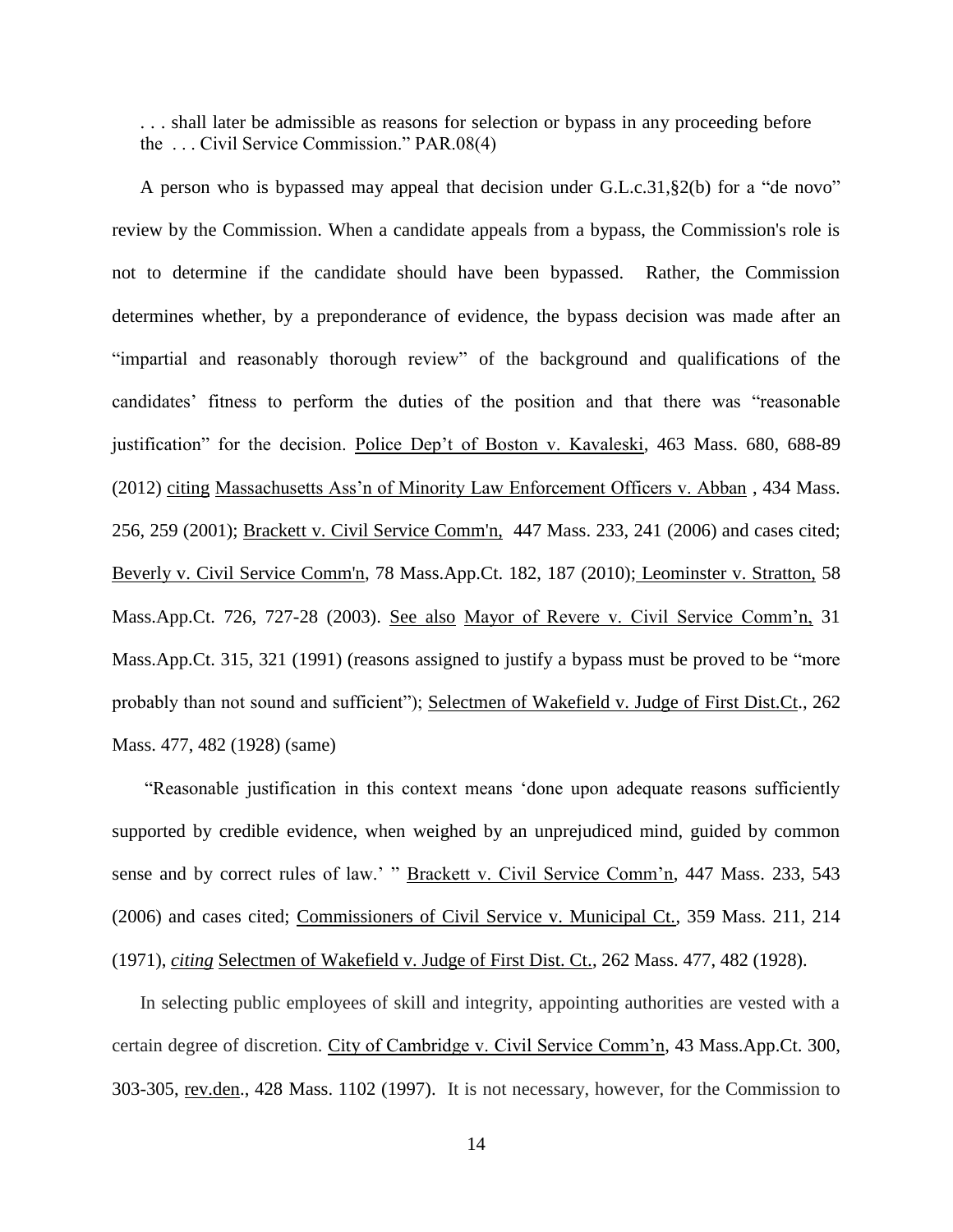find that the appointing authority acted "arbitrarily and capriciously." Rather, the governing statute, [G.L.c.31,§2\(b\),](https://1.next.westlaw.com/Link/Document/FullText?findType=L&pubNum=1000042&cite=MAST31S2&originatingDoc=Ib21af0ded3bd11d99439b076ef9ec4de&refType=LQ&originationContext=document&transitionType=DocumentItem&contextData=(sc.History*oc.UserEnteredCitation)) gives the commission broad "scope to evaluate the legal basis of the appointing authority's action, even if based on a rational ground." City of Cambridge v. Civil Service Comm'n, 43 Mass.App.Ct. 300, 303-305, rev.den., 428 Mass. 1102 (1997)*.* In deciding "whether there was reasonable justification" shown for an appointing authority's exercise of discretion, the Commission's primary concern is to ensure that the action comports with "[b]asic merit principles." [G.L.c.31,§1.](http://web2.westlaw.com/find/default.wl?mt=Massachusetts&db=1000042&rs=WLW15.04&docname=MAST31S1&rp=%2ffind%2fdefault.wl&findtype=L&ordoc=2029136022&tc=-1&vr=2.0&fn=_top&sv=Split&tf=-1&pbc=70F732C1&utid=1) See [Massachusetts Ass'n of Minority Law Enforcement Officers](http://web2.westlaw.com/find/default.wl?mt=Massachusetts&db=578&rs=WLW15.04&tc=-1&rp=%2ffind%2fdefault.wl&findtype=Y&ordoc=2029136022&serialnum=2001441097&vr=2.0&fn=_top&sv=Split&tf=-1&pbc=70F732C1&utid=1)  v. Abban, [434 Mass. 256, 259, \(2001\);](http://web2.westlaw.com/find/default.wl?mt=Massachusetts&db=578&rs=WLW15.04&tc=-1&rp=%2ffind%2fdefault.wl&findtype=Y&ordoc=2029136022&serialnum=2001441097&vr=2.0&fn=_top&sv=Split&tf=-1&pbc=70F732C1&utid=1) City of [Beverly v. Civil Service Comm'n, 78](http://web2.westlaw.com/find/default.wl?mt=Massachusetts&db=578&rs=WLW15.04&tc=-1&rp=%2ffind%2fdefault.wl&findtype=Y&ordoc=2029136022&serialnum=2023501172&vr=2.0&fn=_top&sv=Split&tf=-1&pbc=70F732C1&utid=1)  [Mass.App.Ct. 182, 188 \(2010\);](http://web2.westlaw.com/find/default.wl?mt=Massachusetts&db=578&rs=WLW15.04&tc=-1&rp=%2ffind%2fdefault.wl&findtype=Y&ordoc=2029136022&serialnum=2023501172&vr=2.0&fn=_top&sv=Split&tf=-1&pbc=70F732C1&utid=1) City of Cambridge v. Civil Service Comm'n, 43 Mass.App.Ct. 300, 303-305, rev.den., 428 Mass. 1102 (1997); MacHenry v. Civil Serv. Comm'n, 40 Mass. App. Ct. 632, 635 (1995), rev.den.,423 Mass.1106 (1996); Mayor of Revere v. Civil Service Comm'n, 31 Mass.App.Ct. 315, 321n.11, 326 (1991). Although the Commission may not "substitute its judgment about a *valid* exercise of *discretion based on merit or policy considerations* by an appointing authority", when there are *"*overtones of political control or objectives unrelated to merit standards or neutrally applied public policy, then the occasion is appropriate for intervention by the commission." Id. (*emphasis added*)

### **ANALYSIS**

#### Summary

Quincy's selection process that resulted in the decision to bypass Mr. Man was seriously flawed and it would behoove Quincy to consider procedural changes in that process to ensure that future hiring cycles adhere to proper requirements. Procedural deficiencies, however, are not fatal to an otherwise lawfully grounded bypass so long as "the appointing authority had a reasonable justification on the merits for deciding to bypass a candidate and the flaws in the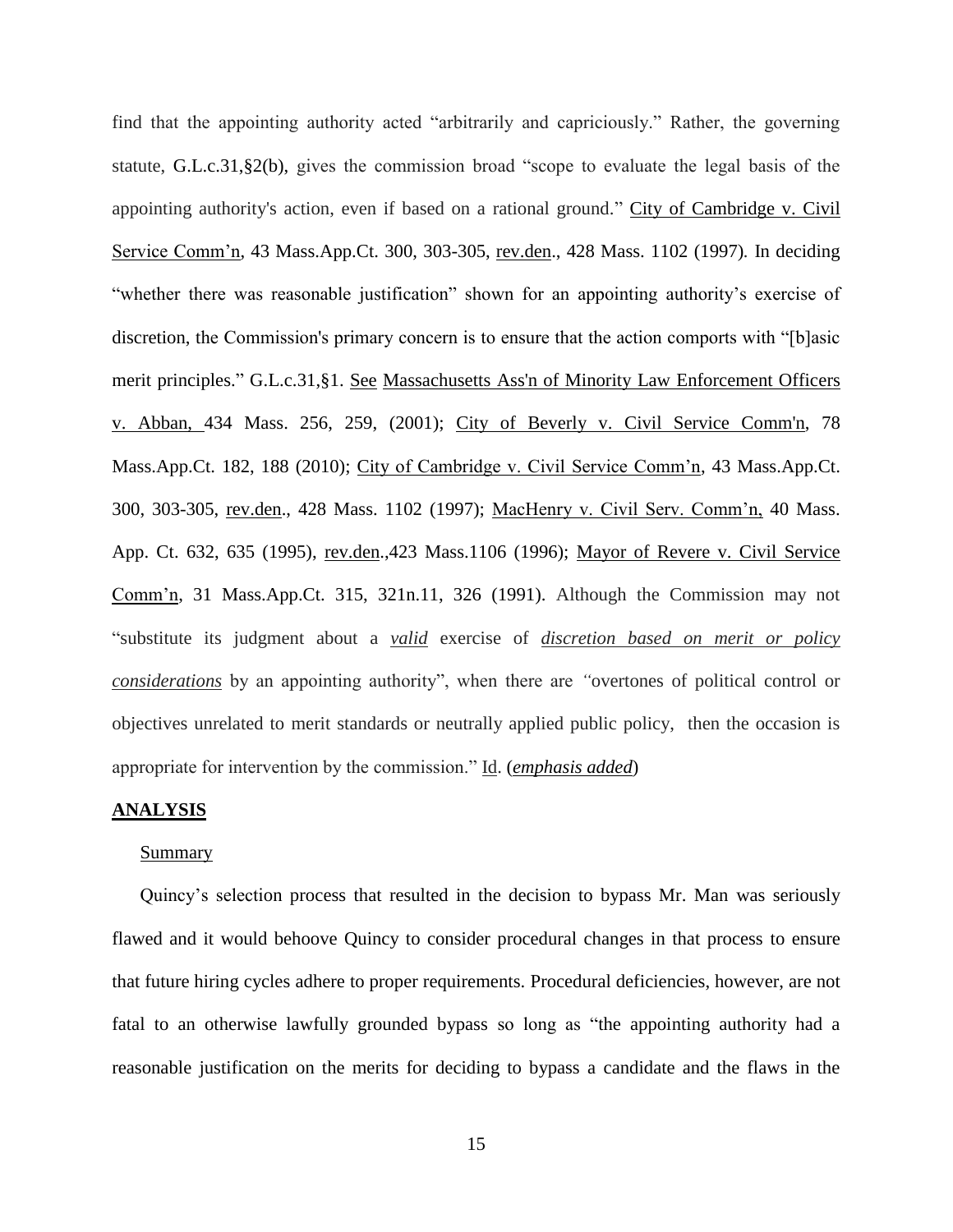selection process are not so severe that it is impossible to evaluate the merits from the record. In such a case, the candidate's bypass appeal should be denied despite the presence of procedural flaws. . ." Sherman v. Randolph, 472 Mass. 802, 613 (2015) citing [Massachusetts Ass'n of](https://1.next.westlaw.com/Link/Document/FullText?findType=Y&serNum=2001441097&pubNum=0000578&originatingDoc=I9e48b79962b011e5a807ad48145ed9f1&refType=RP&originationContext=document&transitionType=DocumentItem&contextData=(sc.Default))  [Minority Law Enforcement Officers v. Abban](https://1.next.westlaw.com/Link/Document/FullText?findType=Y&serNum=2001441097&pubNum=0000578&originatingDoc=I9e48b79962b011e5a807ad48145ed9f1&refType=RP&originationContext=document&transitionType=DocumentItem&contextData=(sc.Default))*,* 434 Mass. 256, 264-66 (2001). Here, Quincy meets its burden to justify the bypass, i.e., the preponderance of evidence that proved Mr. Man's lack of attention to detail, evasiveness around issues bearing on trustworthiness, and a pattern of rejection by other law enforcement agencies. For these reasons, Quincy was reasonably justified to conclude that Mr. Man posed an unacceptable risk for hire as a Quincy firefighter at this time.

### Problems with Quincy's Hiring Process

Mr. Man rightly points to several procedural issues that permeate the selection process that Quincy uses to evaluate, select and reject candidates for appointment as QFD firefighters, from the form of the written applications to the way that the ultimate decision is made by the Mayor of Quincy, as the Appointing Authority. Thus, as a threshold matter, these deficiencies must be addressed and their impact, if any, on the merits of Mr. Man's bypass appeal must be assessed.

First, QFD's application is replete with questions that are unclear and ambiguous. Ambiguous and overly subjective questions can easily result in honest mistakes or misinterpretation, and disqualifications based on such answers must be carefully scrutinized so that an applicant is not unreasonably disparaged for good faith mistakes or mutual misunderstandings. See, e.g., Wine v. City of Holyoke, CSC No. G1-17-022, 31 MCSR --- (2018) (honest mistakes on ambiguous questions; forgetting minor driving infractions); Boyd v. City of New Bedford, 29 MCSR 471 (2016) (honest mistakes on ambiguous questions); Morley v. Boston Police Dep't, CSC No. G1- 16-096, 29 MCSR 456 (2016) (appointing authority's misunderstanding appellant's responses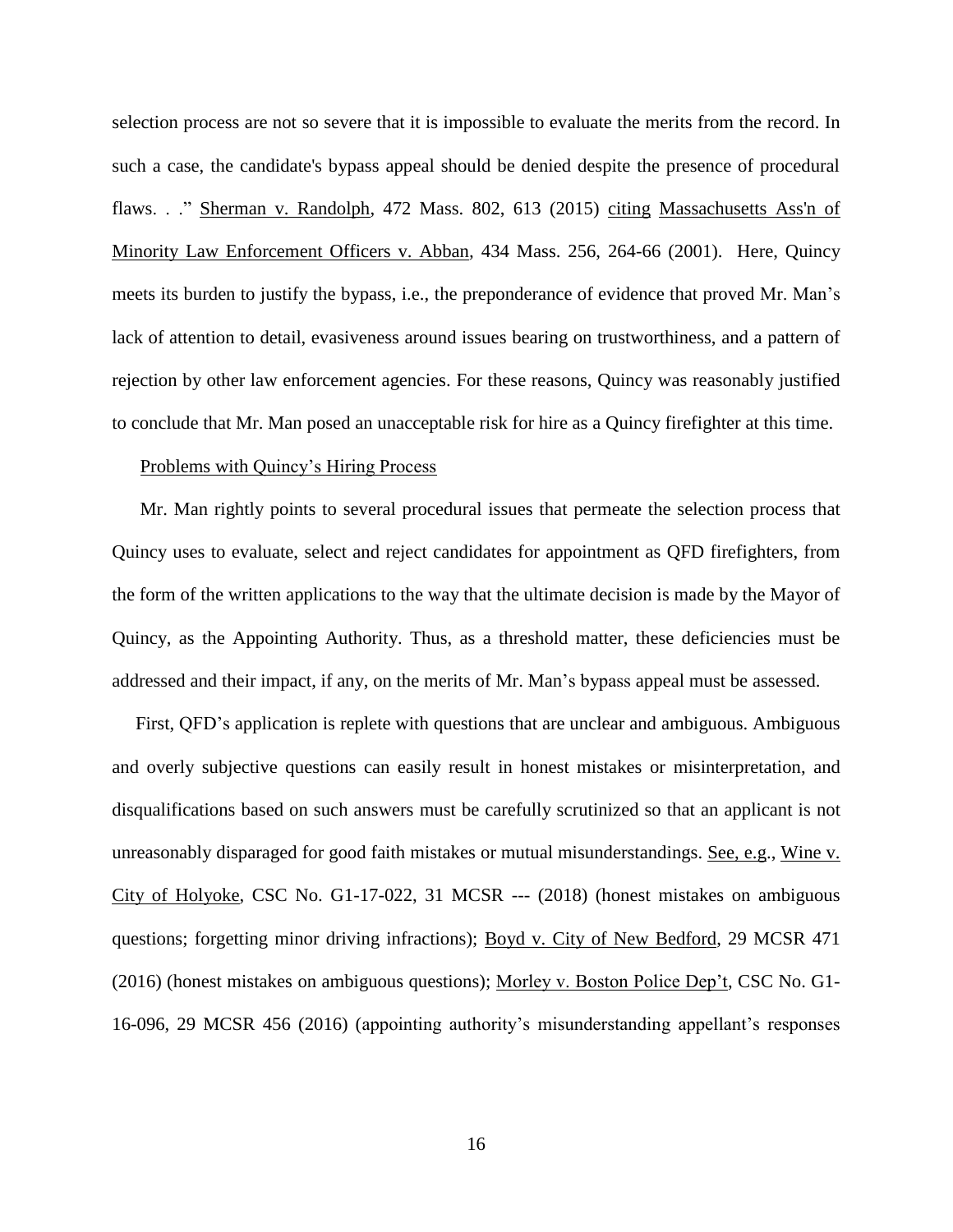about his "combat" experience); Lucas v. Boston Police Dep't, 25 MCSR 420 (2012) (appointing authority's mistake about appellant's characterization of medical history)

Here, for example, the QFD application asks for "your most recent job and list your complete work history for the past seven years in chronological order", followed by three blocks (meant for Current Employer(s), and then additional blocks for Previous Employment History. Mr. Man provided accurate information, starting with his two current employers and continuing with his most recent prior employment, but Quincy contends Mr. Man failed to follow instructions because he put one past employer in a block meant for current employment and listed the rest in "reverse" chronological order. Due to the ambiguous way the form is constructed, his method of providing the information is completely understandable. To the extent Mr. Man's deficiencies had been limited to ambiguities in the form that Quincy created and/or a few benign oversights, those errors, standing alone, would not justify bypassing him. Quincy might consider changing its application to avoid similar complications in the future.

Second, Mr. Man claims that he has been unlawfully penalized for failing to acknowledge alleged criminal misconduct for which he was not charged or convicted, insofar as such inquiry is inconsistent with Massachusetts law. See, e.g. G.L.c.151B,  $\S4(9)$  &  $4(9\frac{1}{2})$  (prohibiting employers from asking about certain criminal behavior "through a written application or oral inquiry" or discriminating against applicants for "failing to furnish such information"). See also G.L.c.31,§20 & §50 (civil service law permitting inquiry into criminal *convictions*); G.L.c.41,§96A, prohibiting appointment of anyone *convicted of a felony* as a police officer)<sup>8</sup>

 $8$  See also G.L.c.6,§167 et seq. and related laws and regulations pertaining to CORI (Criminal Offender Record Information), CJIS (Criminal Justice Information System), NCIC (National Crime Information Center) and other criminal history records; G.L.c.276,§100A et. seq., "sealing" of criminal records; G.L.c.6, §171 and case law on "judicial expungement", e.g., Police Comm'r v. Municipal Court, 374 Mass. 640, 648 (1978); Commonwealth v. Roberts, 39 Mass.App.Ct. 355, 356 (1995); G.L.c.94C,§34 et seq., sealing records of certain substance abuse violations. See generally Conner v. Department of Correction, 27 MCSR 556 92014) (DALA Magistrate's decision, adopted by the Commission, with specific reference to the recent "sweeping changes in the CORI law", citing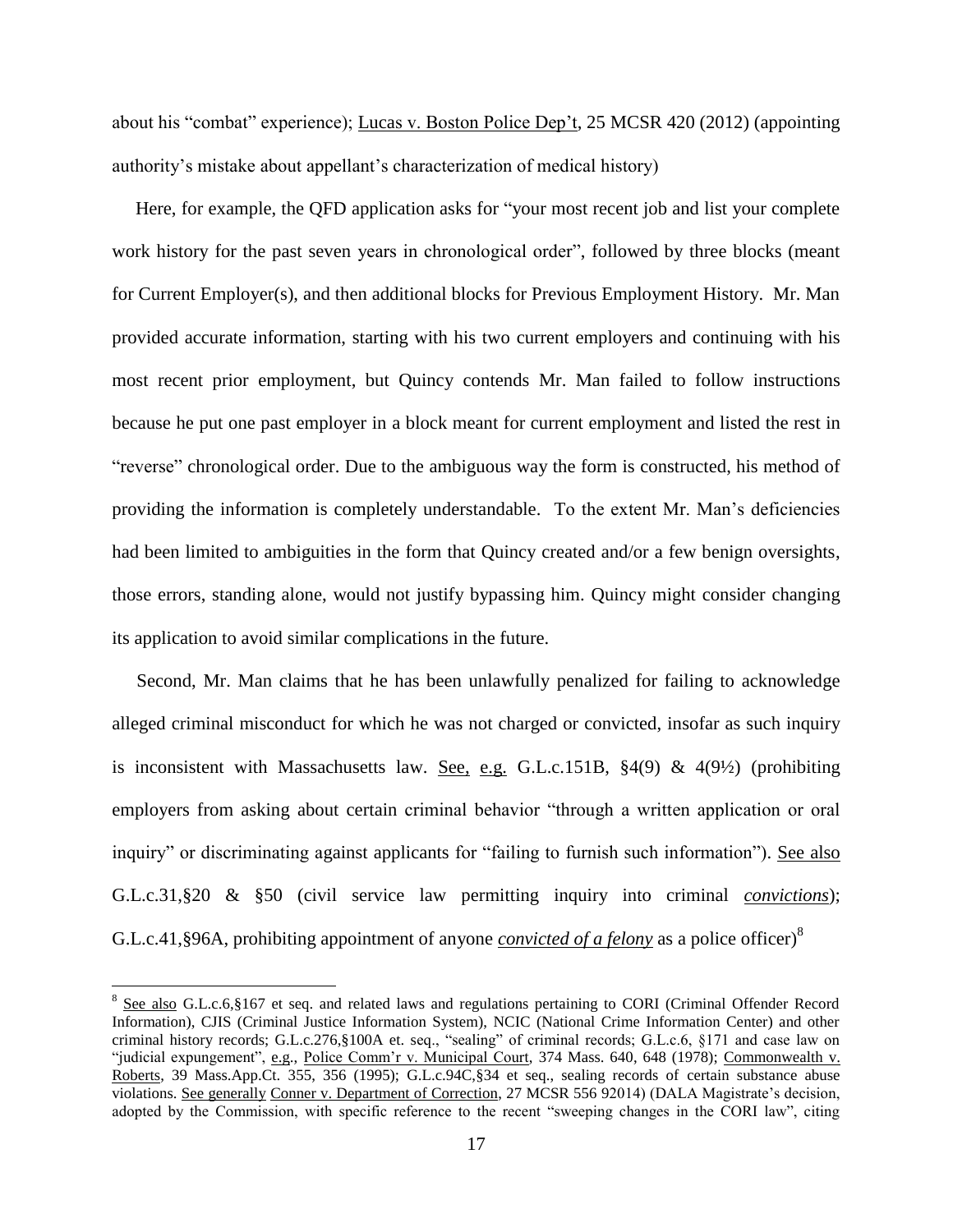The QFD application process poses many questions that stray far beyond the letter of these Massachusetts laws. These questions include, among others, those which explicitly ask whether an applicant was ever "Arrested", "Indicted" or "Received a Criminal Summons", was ever served with a "Bench Warrant" or an "Arrest Warrant" or taken into "Protective Custody". Indeed, some questions are not only legally problematic, but are so broadly couched as to be virtually impossible to answer, such as whether the applicant was ever a "suspect" in a criminal case, committed any crimes for which the applicant was never "caught", or was ever convicted of any "petty offense including underage drinking parties." Also, although less clearly covered by legal prohibitions, some questions overreach for little, if any, legitimate purpose, such as asking an applicant to disclose his or her parent's criminal records, state whether they were ever "with anyone who committed a crime", describe "the most dishonest thing you have ever done", or ever had the police "called to any home/residence in which you have resided".

The question remains unsettled, however, either by the Commission or in the jurisprudence of the Commonwealth, as to whether appointing authorities who are public safety agencies may be required to hew to the same laws that clearly restrict how other employers can use an applicant's prior criminal history during the hiring process, or whether (and to what extent) the special nature of the work of a public safety officer allows for taking a different path.

The MCAD long ago took an expansive interpretation of the law. See Hanson v. Massachusetts Dep't of Social Services, 28 MDLR 42 (2006) (MCAD awarded damages for DDS's improper CORI inquiry of prospective social worker: "Respondent's direct inquiry in this matter about juvenile offenses should be seen as falling squarely within the scope of the [G.L.c.151B,§4(9)] prohibition against inquiries . . . . To find otherwise would be to perpetuate. .

G.L.c.6,§171A, St.2010,c.256; Exec. Order No. 495 (Jan. 11, 2008) (CORI record "should not be an automatic and permanent disqualification for employment"); 803 CMR 2.17 (prior notice to applicant before taking CORI-based adverse employment action)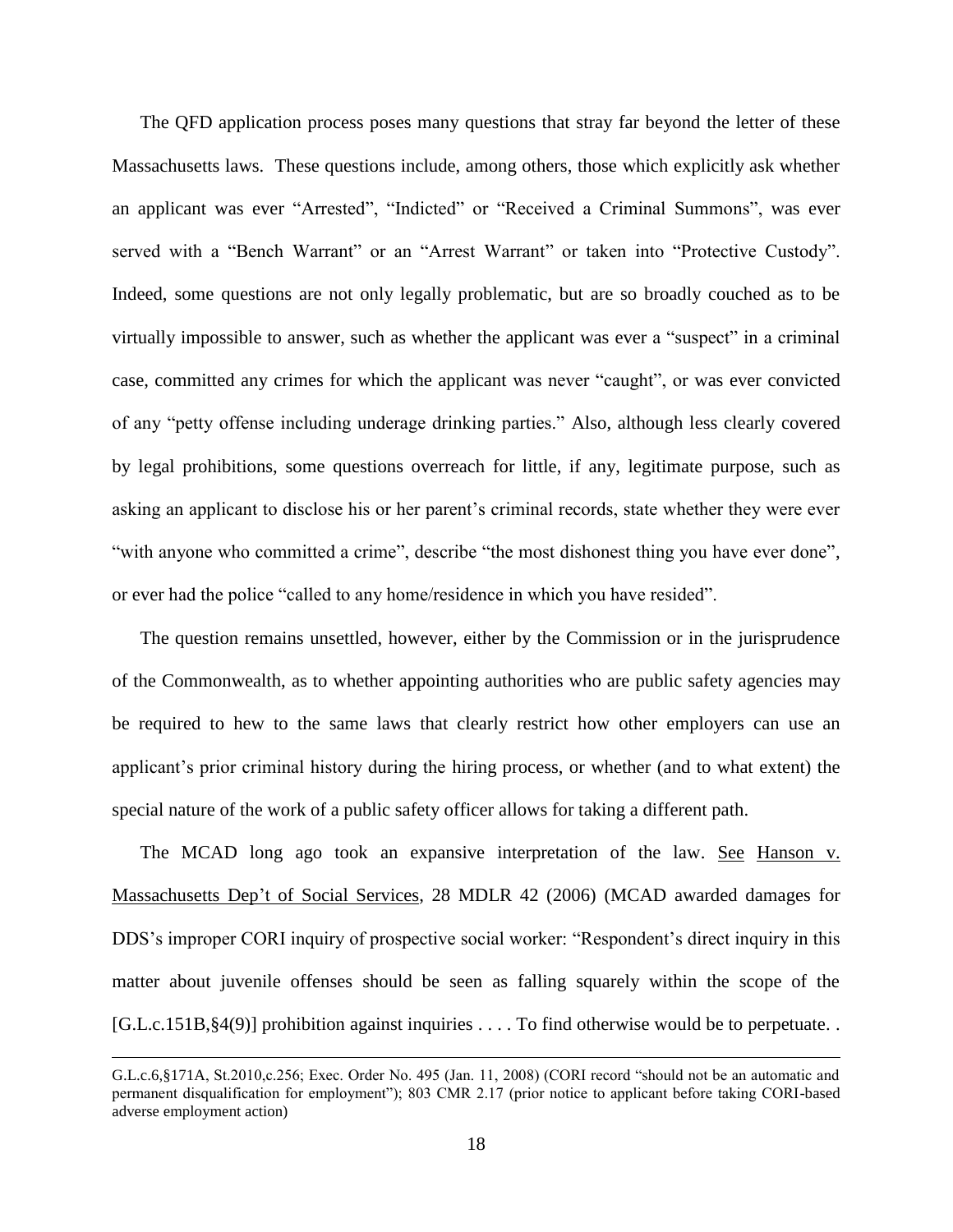. the most heinous stereotype that individuals with criminal records are, as a group, unemployable. . . ."); McGowan v. Town of Stoneham, 6 MDLR 1639 (1984) ("M.G.L.c.6,§172, may not be *used* by police departments, as prospective employers, to circumvent the requirements of M.G.L.c.151B,§4(9**).** For this reason, the [Stoneham police chief] was in error in . . . acquisition of the Complainant's arrest record through M.G.L.c.6,§172. . . ")

Judicial decisions, however, have not yet definitively decided whether civil service appointing authorities, as distinct from private employers, may obtain CORI information directly from applicants or the extent to which public safety agencies are exempt from the proscriptions of Chapter 151B,§4 and other similar general laws governing employment discrimination. Bynes v. School Committee, 411 Mass. 264 (1991); Kraft v. Police Commissioner of Boston, 410 Mass. 155 (1991) See also Lysak v. Seiler Corp., 415 Mass. 625 (1993) (applicant's unsolicited remark about her pregnancy status was "unsolicited", distinguishing case from Kraft); Henderson v. Civil Service Comm'n, -- Mass.App.Ct. ---, 54 N.E.3d 607 n.7 (Rule 1:28), rev.den., 478 Mass. 1105 (2016) ("even assuming that there was improper questioning, we see no prejudice to Henderson; improper questioning does not automatically equate to discrimination");  $\frac{9}{2}$  (Town of Burlington v. McCarthy, 60 Mass.App.Ct. 914 (rescript opinion), rev.den., 442 Mass. 1104 (2004) (lawfully obtained CORI on school custodian); Ryan v. Chief Administrative Justice, 56 Mass.App.Ct. 1115 (2002) (CORI obtained through independent sources). See also Chief of Police v. Moyer, 16 Mass.App.Ct. 543, rev.den., 390 Mass. 1104 (1993), *citing*, Commissioner of Metropolitan Dist. Comm'n v. Director of Civil Service, 348 Mass. 184 (1964) (information

<sup>9</sup> The Appeals Court's unpublished Henderson decision also notes the "conflict within our law regarding the criminal history information an employer may obtain directly from an applicant", noting that G.L.c.31,§20 permits civil service exam applicants to answer questions about criminal convictions prohibited by G.L.c.151B,§4(9), and opines that the civil service law, added by amendment after enactment of G.L.c.151B, would take precedence. Henderson, 54 N.E3d at 607 n.8 citing Boston Housing Auth. v. Labor Relations Comm'n, 398 Mass. 715, 718 (1986). This issue is now further complicated by the even more recent 2010 legislative changes to CORI, which, among other things, added G.L.c.151B,§4(9½), to enable MCAD now to enforce more narrowly defined limitations on the use of CORI by employers. St. 2010, c. 256, §101.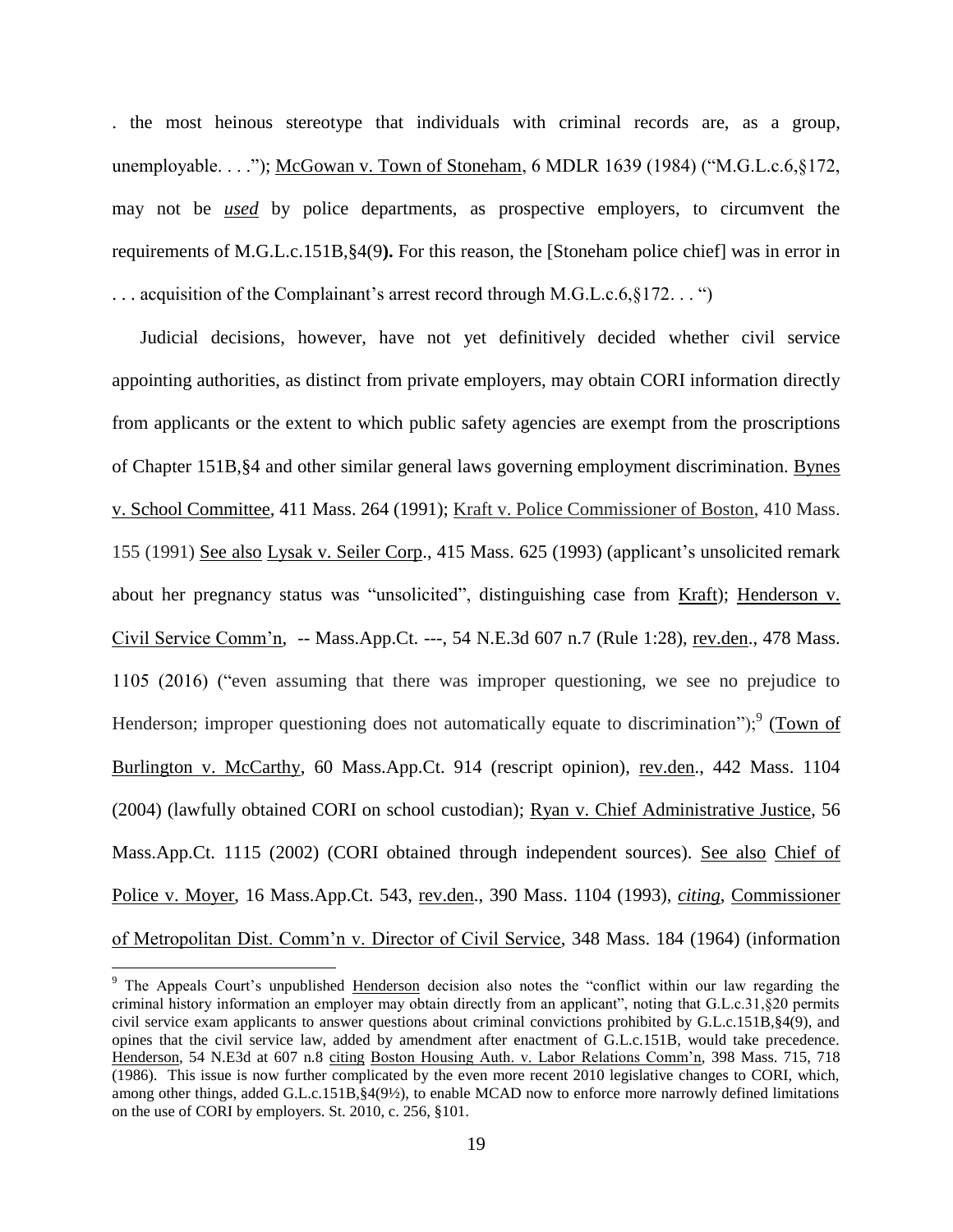obtained from outside source); Downs v. Massachusetts Bay Transp. Auth., 13 F.Supp.2d 130 (D. Mass. 1998) ("[A]n employer that violates its employees' rights by asking impermissible questions ought not be able to base adverse employment decisions on the resulting answers (to which it was not entitled in the first place)."

The Commission most recently noted concern with this unsettled state of the law, but did not directly decide what, if any, criminal history questions a civil service appointing authority could lawfully ask an applicant that would be problematic for other employers but possibly relevant to a law enforcement hiring decision. See O'Regan v. Medford Fire Dep't, 30 MCSR --- (2017). See also, Kerr v. Boston Police Dep't, CSC No. G1-16-203; G1-17-230, 31 MCSR --- (2018) Similarly, here, as there is another well-established ground to disregard criminal history as the basis for Mr. Man's bypass, this Decision need not expressly decide whether such inquiry was lawful or whether omissions or false statements in that regard can form a basis for this bypass.

The additional problem with the application process as it relates to criminal history is the lack of clarity as to whether or not, in fact, such information actually was used to bypass Mr. Man. The bypass letter sent to Mr. Man does not expressly state that it relied on any part of Mr. Man's criminal record, or his failure to disclose it, as a reason for bypassing him. Although the "Candidate Summary" prepared by Lt. McDonnell and read "verbatim" to Mayor Koch, and upon which the bypass decision was made, did mention Mr. Man's criminal history, in the absence of a clear record of the meeting at which the decision was made, the fact that the criminal record did not find its way into the required statement of reasons in the bypass letter is determinative. Neither the criminal history (nor the alleged underlying behavior), may now be asserted as reasons for the bypass. Thus, such alleged conduct cannot be considered by the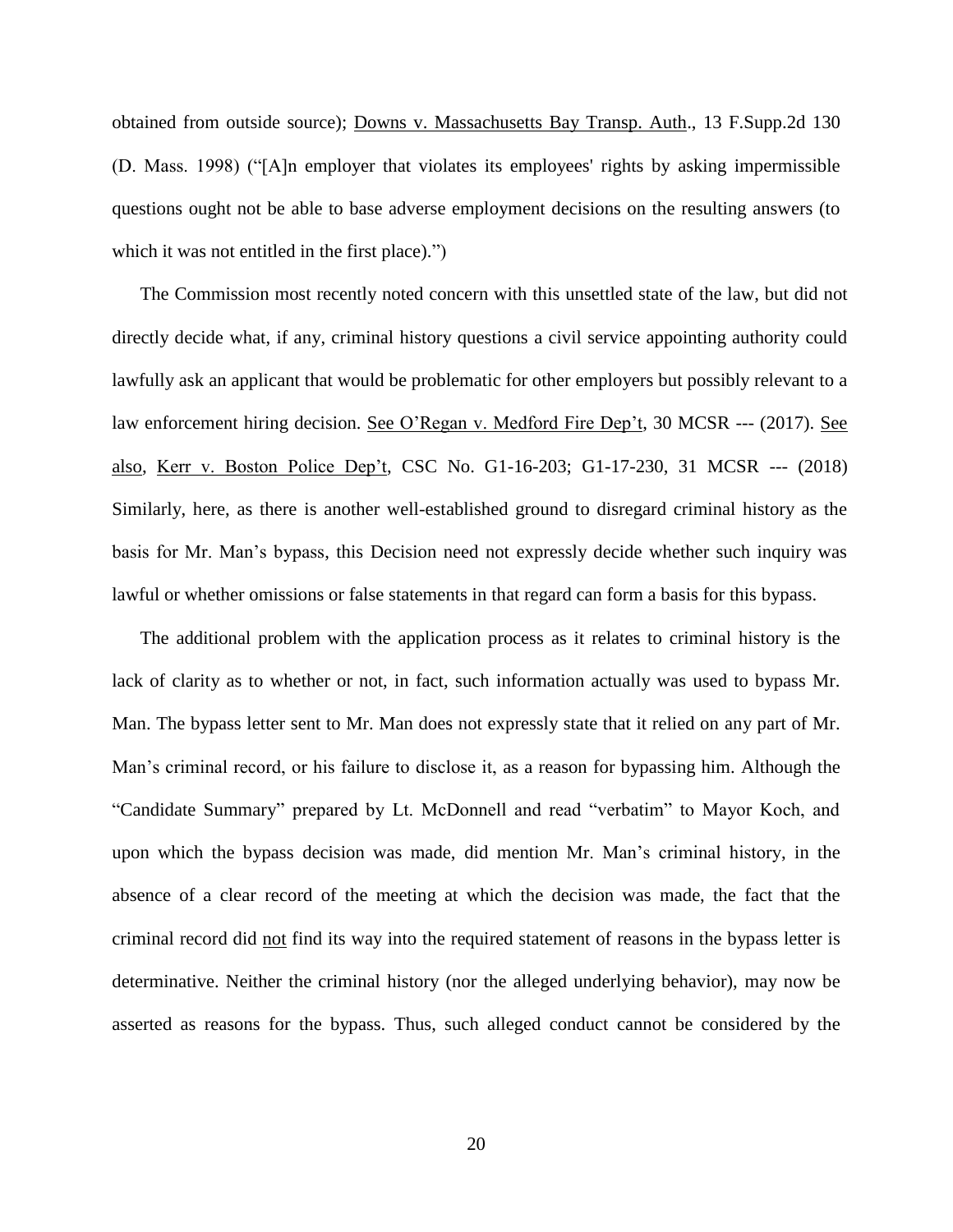Commission in assessing Quincy's justification for its bypass decision, and for that reason, any possible CORI violations are moot and do not require the Commission's decision in this appeal.

Third, Mr. Man contends that he was prejudiced because he had less time to submit his application than others, due to his absence on military duty when the list came out. I do not find this claim to be well-founded. Mr. Man was treated no differently from other candidates who applied. He was allowed to submit supplemental information after his interview and he never asked for more time. His time constraints were not due to animus or pre-disposition against him.

Fourth, Mr. Man complains that his "Positives" were misrepresented and his military record, education, Quincy residency, and current clean driving record and excellent credit (not listed in his "Positives" provided to Mayor Koch) were not fairly considered. He further argues that his application process was halted before any effort was made to talk to his references or employers. In my view, as a matter of procedure, this point is well-taken.<sup>10</sup> When candidates present both strong positive and some negative attributes, it is usually preferable that an Appointing Authority have an equivalent data base on all of the candidates so that hiring decisions rest, as they must, on the informed judgment of the Appointing Authority and not become dictated by the whims of a lower level subordinate who is not the decision-maker. See, e.g., Gore c. Department of Correction, 27 MCSR xxx (2014); Rousseau v. Department of Correction, 27 MCSR 457 (2014); but see Boston Police Dep't v. Massachusetts Civil Service Comm'n, Suffolk Sup. Ct. C.A, No,1684CV02878 (2017) (Roach, J.), reversing Zaiter v. Boston Police Dep't, 29 MSCR 411 (2016). However, here, it is clear that it was Mr. Man's "Negatives" not his lack of "Positives"

 $10$  In this regard, I also note that the fate of Quincy Fire Department candidates is decided by the Mayor at a meeting with input from a half-dozen Police Officers, including the Police Chief, and another half-dozen others, mostly senior members of the Mayor's administration staff, but without the Fire Chief, and, apparently, without formal input from the QFD. As the Mayor is the Appointing Authority, nothing appears legally inappropriate about this, but it does seem to leave out of the process a potentially important and relevant source of judgment about the core indicators for success in the fire service, which may (or may not) necessarily exactly track all of the traits thought necessary to be an armed police officer.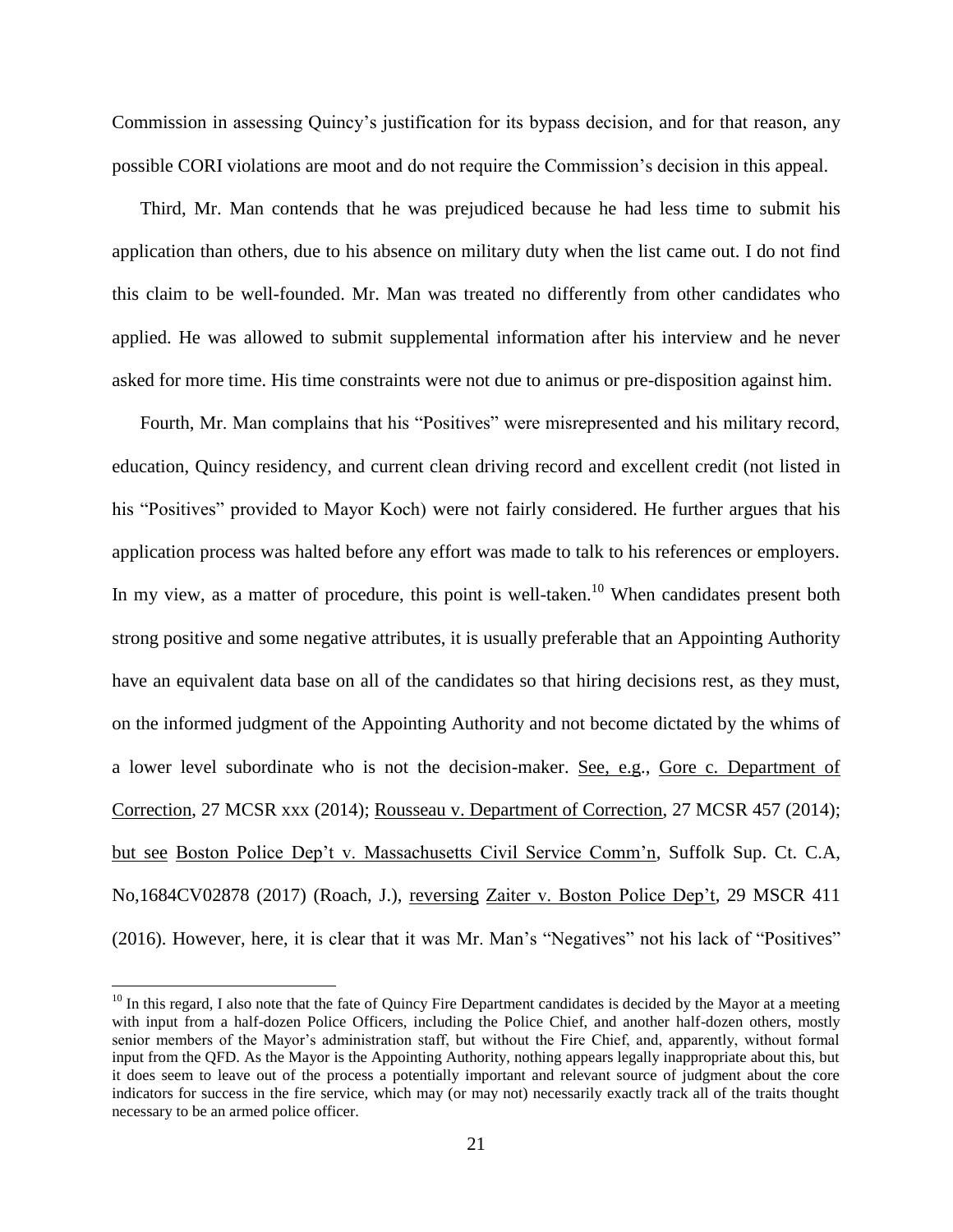that Quincy used to disqualify him. Thus, Quincy's flaws in overlooking Mr. Man's "Positives" in this case do not make it "impossible to evaluate the merits from the record" that is fairly presented before the Commission. See Sherman v. Randolph, 472 Mass. 802, 613 (2015). Thus, this appeal can be fairly decided on the more typical question – whether Mr. Man's "Negatives" are reasonable justification for the bypass decision – and that question alone.

I turn, therefore, to the substantive issues.

#### Lack of Candor in the Application Process

Those who are privileged to enter the public service, and especially those who serve in public safety positions as guardians of the lives and property of others, are expected to be held to a "higher standard" commensurate with the trust reposed in them. See, e.g., Desmond v. Town of West Bridgewater, 27 MCSR 645 (2014), on remand, 29 MCSR 555 (2016); Ung v. Lowell Police Dep't, 24 MCRS 567 (2011). There has been a long history under the Civil Service Law which recognizes that the selection of persons for public employment, especially, the employment of public safety officers, calls for heightened scrutiny in assuring that persons who are entrusted in such positions have the honesty and other qualities of good character to make them worthy of the public trust, both on- and off-duty. See, e.g., Commissioner of Metropolitan Dist. Comm'n v. Director of Civil Service, 348 Mass. 184 (1964). See also Attorney General v. McHatton, 428 Mass. 790 (1999), Cambridge v. Civil Service Comm'n, 43 Mass.App.Ct. 300, 304-305, rev.den., 398 Mass. 1103 (1997); Police Comm'r v. Civil Service Comm'n, 22 Mass.App.Ct. 364, rev.den, 398 Mass. 1103, 497 N.E.2d 1096 (1986)

An Appointing Authority is entitled to exclude from its police and fire service anyone who either knowingly distorts the truth through lying or whose credibility and trustworthiness is open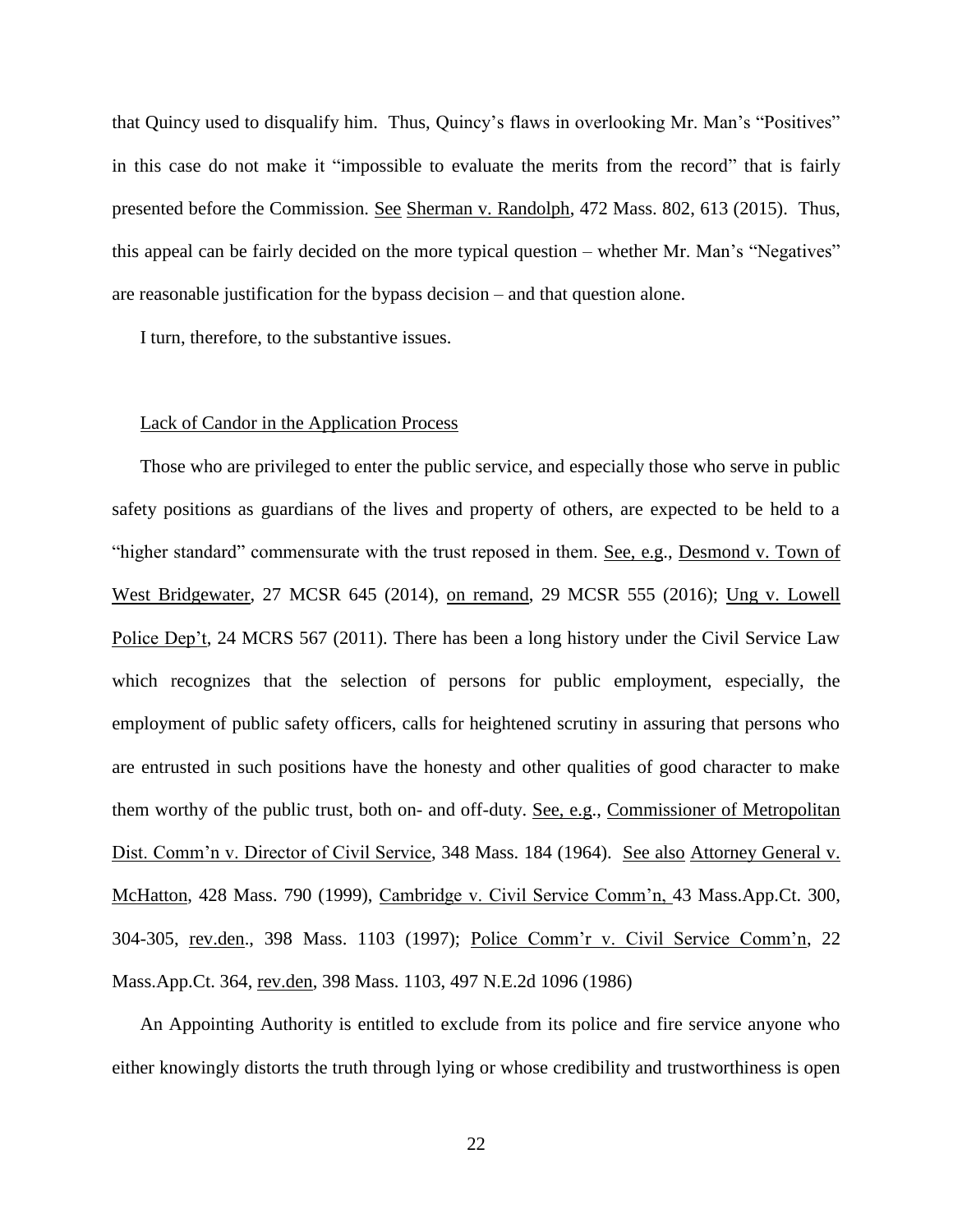to question by demonstrated lack of objectivity (to be distinguished from honest mistakes as noted earlier), as neither trait is acceptable behavior in the public safety profession. See Robichau v. Town of Middleborough, 24 MCSR 352 (2011), citing City of Cambridge v. Civil Service Comm'n, 43 Mass.App.Ct. 300, 303-305, rev.den., 428 Mass. 1102 (1997) ("The city was hardly espousing a position devoid of reason when it held that a demonstrated willingness to fudge the truth in exigent circumstances was a doubtful characteristic. . . . It requires no strength of character to speak the truth when it does not hurt.") See also Town of Randolph v. Civil Service Comm'n, 81 Mass.App.Ct. 1123 (1:28), rev.den, 462 Mass. 1104 (2012 (appellant was not forthcoming about 20-year-old restraining order); Barbosa v. New Bedford Police Dep't, 29 MCSR 495 (2016) (pattern of inattention to detail and lack of candor regarding prior employment and criminal history); Minoie v. Town of Braintree, 27 MCSR 216 (2014) (multiple omissions about prior domestic abuse restraining orders and residences); Noble v. Massachusetts Bay Trans. Auth., 25 MCSR 391 (2012) (multiple false statements during application process); Burns v. City of Holyoke, 23 MCSR 162 (2010) (claiming he 'withdrew" from another law enforcement application process from which he was actually disqualified); Escobar v. Boston Police Dep't., 21 MCSR 168 (2008) (misrepresenting residence)

In this appeal, many of the alleged mistakes and omissions that Quincy identified in Mr. Man's application papers and interview have been shown to have no basis in fact and/or law to support his bypass. Some were not supported by credible evidence (alleged racial and gender intolerance and failing to produce school records, a credit report, his LTC and car insurance papers). Some were inconsequential "honest mistakes" that, alone, would not be sufficient to justify a bypass (listing his employment history in "reverse" chronological order and putting one of his former employers in the wrong block; claiming he was "divorced" rather than noting he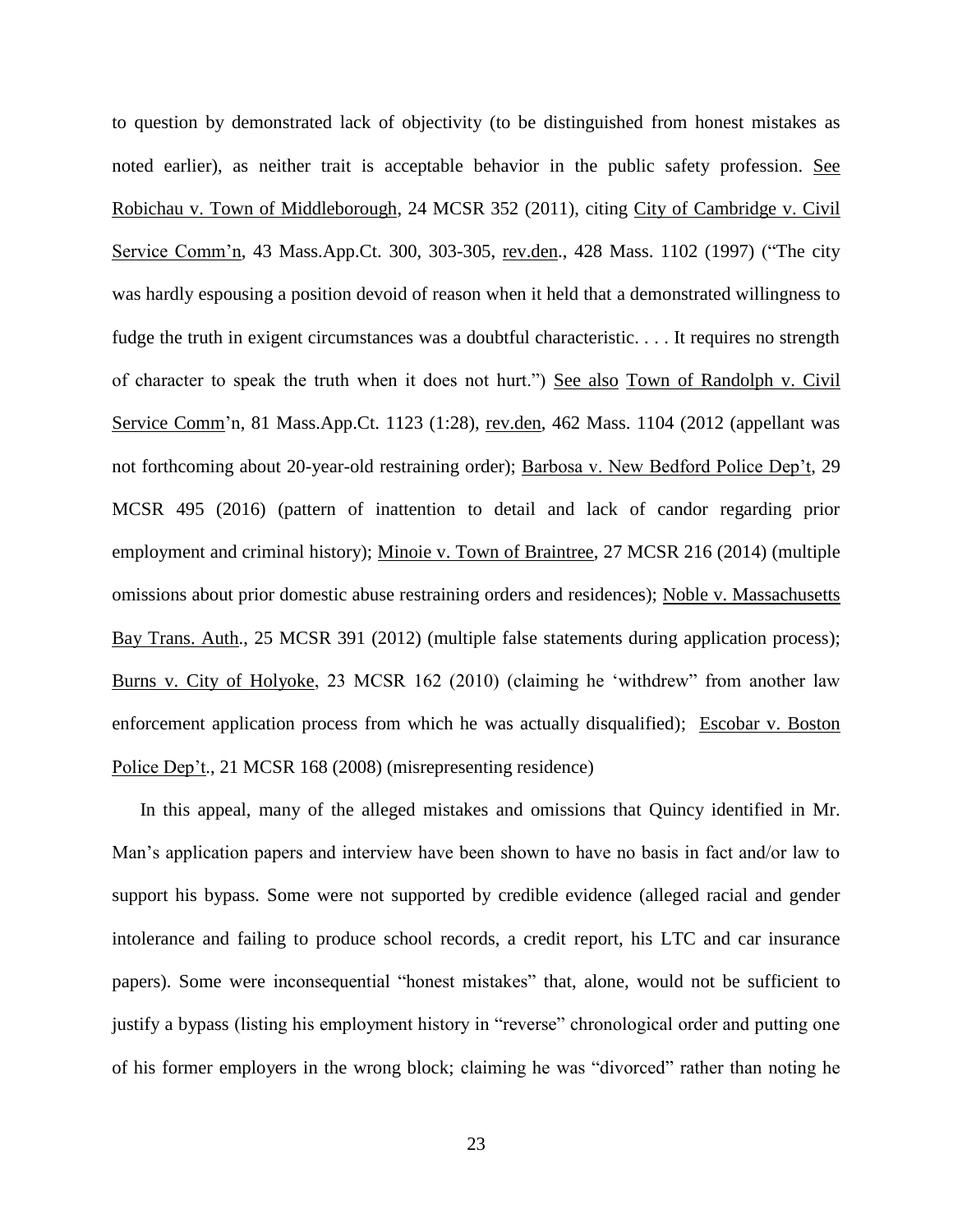had filed for an "annulment" (an option that does not appear on the OFD application, and forgetting to list his 1997 license suspension); checking "NO" to a question whether he had "private security" experience when he had such experience and had listed it in the employment section; and, correctly listing the two residences where he lived for the past ten years but erroneously inserting the wrong starting date for one of them.

Those examples aside, three problematic examples of Mr. Man's inattention to the application process (at best), and evasive behavior (at worst), appear in the record.

First, the most troubling omissions concern Mr. Man's less than forthcoming approach to his current and past gambling habits. He admitted, both to Lt. McDonnell and at the Commission hearing that, contrary to his application responses, he did more than play the lottery in the past year, recalling two trips to Twin River and said "did not recall" when he was last at Mohegan Sun or Foxwoods. He did not disclose, as required, undisputed details about his past regular, weekly gambling habits. He also claimed that these omissions were his conscious decision, made because he no longer gambled "that way" and feared that, if he described what he did, it would make him look like a "gamble-holic". The risks associated with having a public employee who has, or once did, gamble with the frequency that Mr. Man described, is a very legitimate concern. Moreover, his QFD application was not the first time Mr. Man had been less than forthcoming about his gambling; he did so in applications to prior law enforcement agencies as well. Had nothing else raised a red flag, this evasive behavior, alone, justifies Quincy's refusal to put Mr. Man in a position of public trust as a QFD firefighter.

Second, Mr. Man was unwilling, or unable, to provide the names of anyone who knew him as a neighbor. While this is understandable with respect to the apartment building to which he had only recently moved, Mr. Man had no explanation why he could not obtain any references from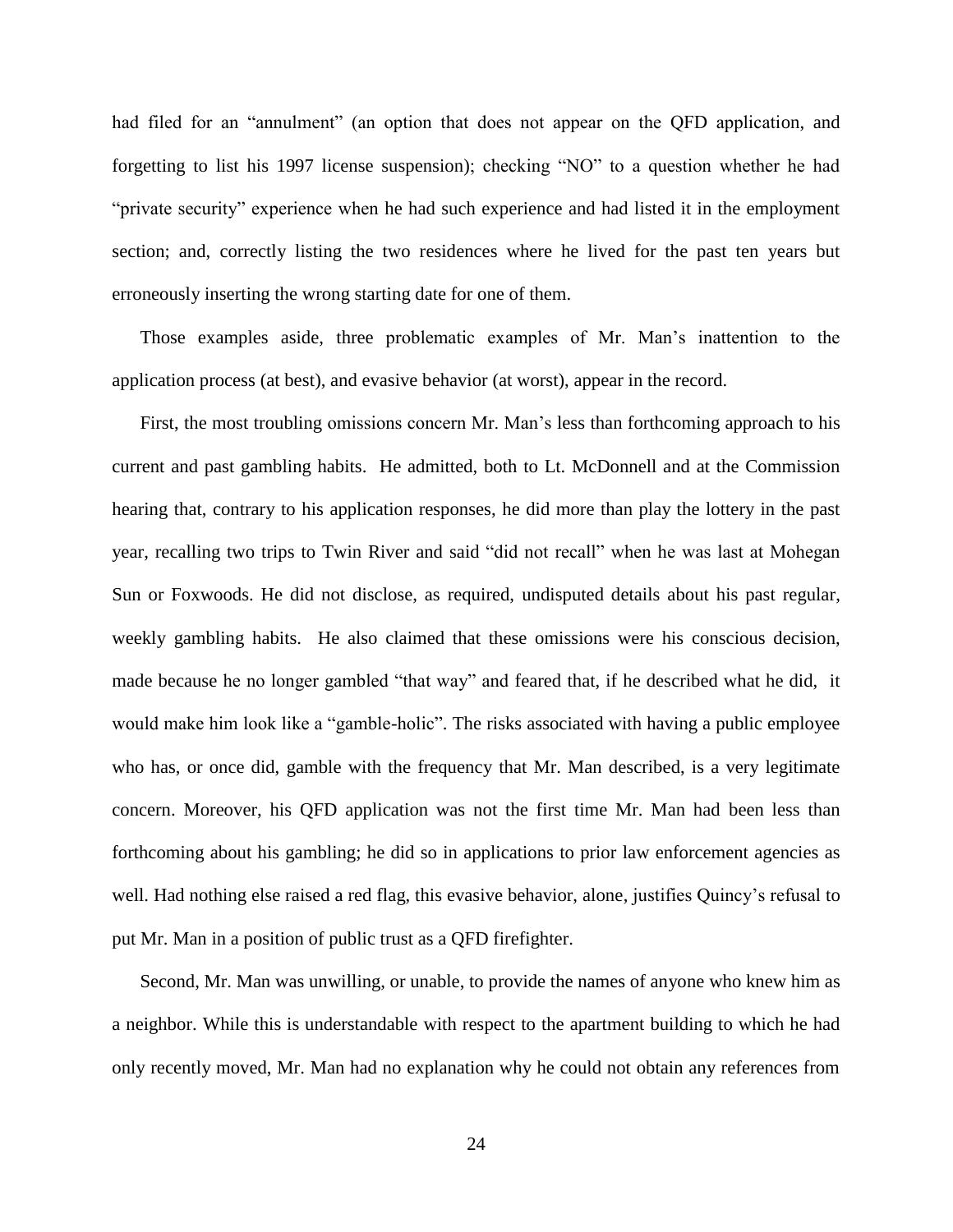neighbors who lived near the home he owned and where he had lived for at least the previous ten years. Similarly, Mr. Man checked "NO" to a question that asked if he knew any Quincy firefighters, although he did provide the names of four QFD firefighter when interviewed. While this omission could, possibly, be inadvertent, it equally could imply that Mr. Man did not want the background investigator asking QFD firefighters about him.<sup>11</sup> Finally, I find incredible Mr. Man's decision to limit his answer to the first question in the "Criminal History" section to identifying law enforcement agencies which had "interviewed" him for a job. Considering all of the evidence, I do not believe that he actually thought he was answering the question properly, but simply chose an easy way to avoid having to supply the information requested.

Third, I find troubling Mr. Man's sketchy knowledge about his finances, especially his initial indifference in compiling the details about his obligations as a homeowner, landlord and mortgagee that his application required. The QFD is rightly entitled to expect a greater level of due diligence in this area.

Had there been only one or two truly "honest" errors here I might assign little, if any, weight to the more benign responses. After taking account, however, of the more truly substantive and seriously problematic issues, especially about gambling, even those "honest" mistakes cannot be entirely discounted as irrelevant. The sheer number of Mr. Man's errors, taken together, do give some credence to Quincy's position that Mr. Man is too susceptible to both evasiveness and inattention to be trusted with the job of a firefighter.

In sum, I agree with Quincy that Mr. Man's evasiveness about his gambling is reasonable justification for his bypass and, while standing alone, his other less consequential omissions

 $11$  At the Commission hearing, Mr. Man professed that he could have called many, many QFD firefighters, State Police and other law enforcement witnesses, but lacked the time and money to do so. I find that testimony mere puffery and do not credit the statement as any evidence that such character witnesses actually existed.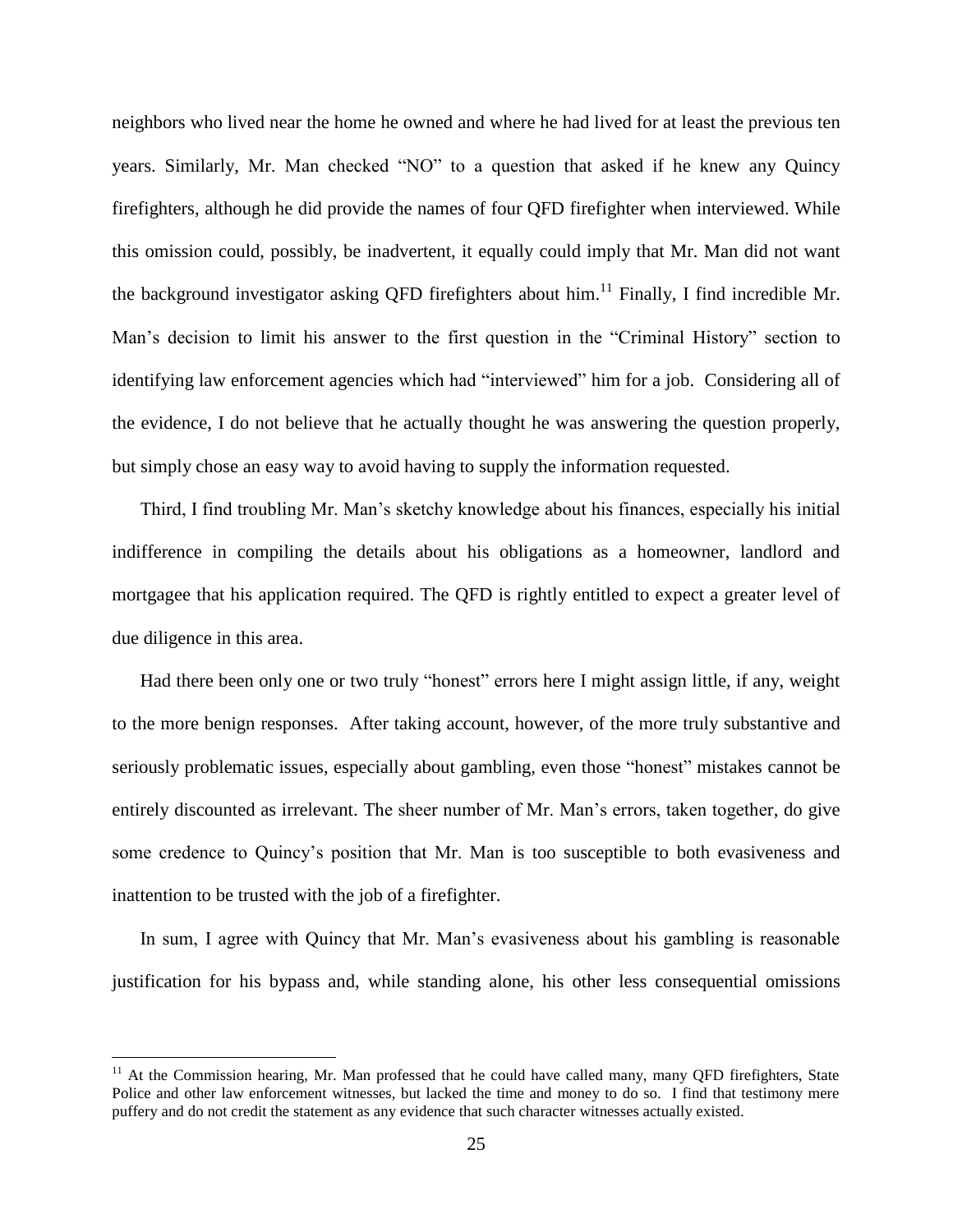would not support the bypass, they do add succor to the risk of trustworthiness and reliability that underlies all of those mistakes.

### History of Rejection By Other Law Enforcement Agencies

The other core reason Quincy advanced to justify the decision to bypass Mr. Man is his repeated rejection by six other law enforcement agencies (all police agencies), including the QPD (2005), Milton Police (2005), Boston Police (2006), MBTA Transit Police (2006/2007), San Francisco Police (2008) and, most recently, the Massachusetts State Police (2013). Mr. Man contends that all these rejections are solely traceable to a single adverse, stale background report generated by the QPD when he first applied to become a police officer and that the QFD/QPD should have conducted another independent review based on who he is now, not "the Albert Man of ten years ago". Quincy contends that the pattern of rejections is not stale and is, per se, a reliable basis on which to also reject Mr. Man's application to the QFD.

First, the Commission's assessment of an appointing authority's reliance on third-party employment actions as the basis to bypass a candidate is governed by the judicial precedent set forth in City of [Beverly v. Civil Service Comm'n, 78 Mass.App.Ct. 182 \(2010\)](http://web2.westlaw.com/find/default.wl?mt=Massachusetts&db=578&rs=WLW15.04&tc=-1&rp=%2ffind%2fdefault.wl&findtype=Y&ordoc=2029136022&serialnum=2023501172&vr=2.0&fn=_top&sv=Split&tf=-1&pbc=70F732C1&utid=1) which held:

During its investigation, the city uncovered the undisputed fact that Bell had been fired. . . . The [city] did not stop there, but met with hospital officials to glean the basis of their belief that Bell had in fact engaged in the [alleged serious] misconduct. . . .

*[T]he city conducted an impartial and reasonably thorough review that confirmed that there appeared to be a credible basis for the allegations. The city therefore was able to show that it had legitimate doubts about Bell's suitability for such a sensitive position and,in our view,demonstrated that it had a "reasonable justification" for bypassing Bell.*

. . . *[T]he commission focused on whether the city had proved that Bell in fact engaged in the misconduct. We believe the commission erred as a matter of law in placing such an added evidentiary burden on the city. In simple terms, neither Bell nor the commission has presented a convincing argument that the Legislature intended to force an appointing authority to hire a job applicant for such a sensitive position unless it is able to prove to the commission's satisfaction that the applicant in fact engaged in the serious alleged misconduct for which he was fired.*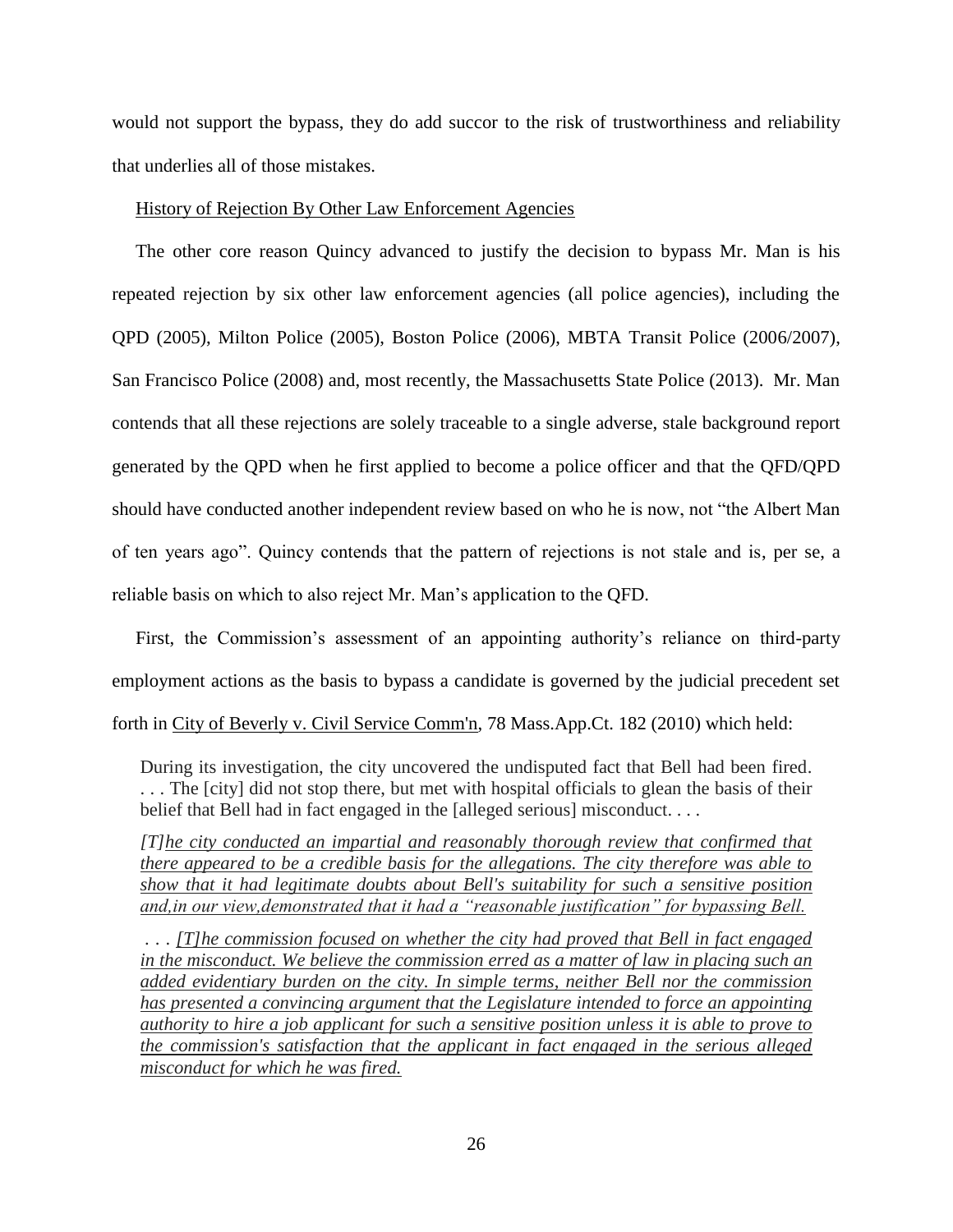. . . . After completing its own independent review, the city decided that it was unwilling to bear the risks of hiring Bell. *Absent proof that the city acted unreasonably, we believe that the commission is bound to defer to the city's exercise of its judgment*.

### 78 Mass.App.Ct. at 188-191 (*emphasis added*)

Applying the rule in Beverly to the facts of this appeal, I am persuaded that Quincy has made the required "impartial and reasonably thorough" review of Mr. Man's prior rejections for employment by six different law enforcement agencies and found a "credible basis" for those rejections that justified Quincy's decision that Mr. Man posed an unacceptable risk to be hired.

Lt. McDonnell's background investigation included contacting four of the six law enforcement agencies that had previously rejected Mr. Man's application. He had access to the complete file at the QPD, obtained the rejection letters from the MBTA Transit Police and the San Francisco Police, and interviewed the trooper at the Mass State Police familiar with Mr. Man's application. This review meets the **Beverly** standard. The evidence obtained from multiple law enforcement officers with percipient knowledge of the application process at their agencies showed a "credible basis" for each of those rejections. Although, as noted above, the application process was imperfect in some respects, its shortcomings do not detract from the Commission's ability to assess the "credible basis" for these law enforcement rejections. An "impartial and reasonably thorough review", not perfection, is the required standard.

Mr. Man argues that the prior rejections were rote decisions based on the original QPD investigation which duly relied on his ex-wife's false and salacious allegations about him and the restraining orders entered against him, which he was never given a fair chance to rebut. The record, however, does not support this self-serving characterization of the prior application process. In fact, the prior rejections were grounded on a variety of reasons, including Mr. Man's omissions and evasiveness in the application process, not just about the restraining orders, but other issues as well, particularly his gambling habits. In fact, the San Francisco Police rejection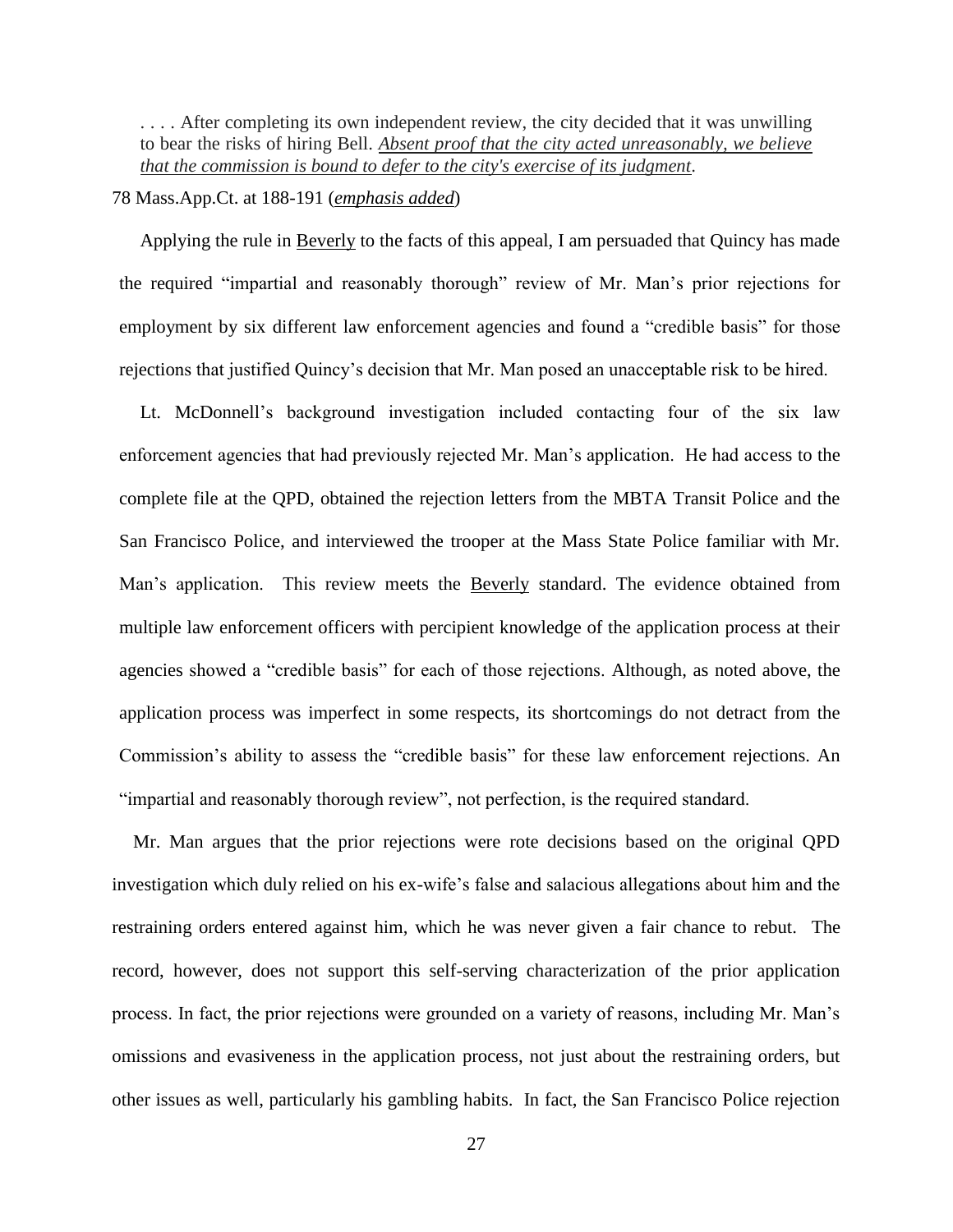letter expressly indicated that the issues with his ex-wife had occurred long before and were "difficult if not impossible to prove or disprove" and its risk assessment did not turn on whether or not he had actually been guilty of domestic abuse.<sup>12</sup>

Second, Mr. Man contends that Quincy's bypass relies on a history of rejection that goes back ten years and was influenced by events in his life that go back even further into his late teens, arguing that behavior does not represent "the Albert Man" of today. While, in fact, the most recent rejection by the Mass. State Police was in 2013, the Commission does consider the issue of staleness in appropriate cases, and the issue is fairly raised here.

The Commission has held that an indiscriminate automatic bar to appointment for all forms of misconduct, unless expressly embedded in statute, is not consistent with basic merit principles. See Benevento v. Springfield Fire Dep't, 25 MCSR 537 (2012) (rejected fire department permanent bar for a criminal conviction; bypass allowed despite 27 year old felony conviction); Laguerre v. Springfield Fire Dep't, 25 MCSR 549 (2012) (same; stale juvenile offense); Ramirez v. Springfield Police Dep't, 10 MCSR 256 (1997) (upheld bypass but appellant not precluded from proving future rehabilitation); Radley v. Brookline Police Dep't,10 MCSR 289 (1997) (noting that, in the future, appellant's "redeeming factors must be given added weight" and "past indiscretions should play a lessened role")

"A fundamental precept of our system (particularly our correctional system) is that men can be rehabilitated. 'Rehabilitation . . . is a 'state of mind' and the law looks with favor upon rewarding with the opportunity to serve, one who has achieved 'reformation and regeneration.' [Citation] Time and experience may mend flaws of character which allowed the immature man to err. The chastening effect of a severe sanction . . . may redirect the

 $12$ As explained above, I do not interpret Quincy's bypass letter to assert that it relied on the other prior rejections or otherwise concluded that there was a "credible basis" to believe all of the hearsay allegations underlying the restraining orders or the other claims of domestic abuse attributed to Mr. Man's ex-wife. Rather, it was the manner in which he equivocated, then and now, that reinforced the conclusions about his lack of candor surrounding those incidents, as well as others. If Quincy's bypass letter had rested on the behavior underlying the restraining orders and uncharged claims of domestic abuse, with no more information than what appears in the prior rejection letters, those reasons would have to be rejected for want of the "independent and thorough review" that Beverly requires.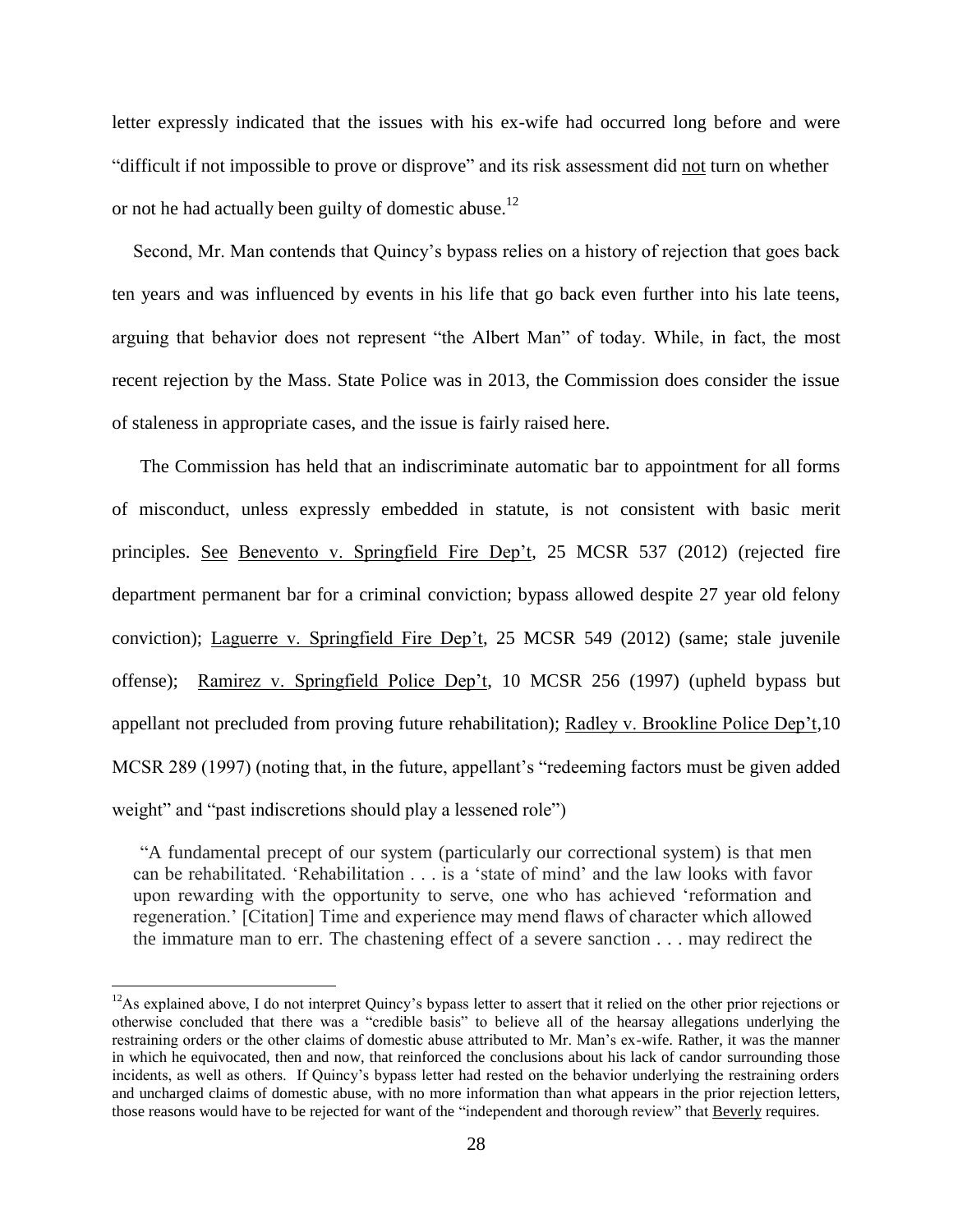energies and reform the values of even the mature miscreant. There is always the potentiality for reform . . . ." . . .

"[I]t is sufficient that the petitioner adduce substantial proof that he has 'such an appreciation of the distinctions between right and wrong in the conduct of men toward each other as will make him a fit and safe person . . . . Mere words of repentance are easily uttered and just as easily forgotten."

In Re Hiss, 368 Mass. 447, 453-57 (1975) (*emphasis added*)

No bright lines have been set between when an applicant's history remains an unreasonable risk of present fitness to be appointed to perform the duties of a public safety officer or other civil service job and when intervening circumstances demonstrate rehabilitation that makes such behavior too stale to be used as an indicator of present fitness consistent with basic merit principles of civil service law. See, e.g., Henderson v, Civil Service Comm'n, 54 N.E.2d.3d, 607 (Rule 1:28), rev.den., 476 Mass. 1105 92016) (bypass upheld, in part, on 14 year old misdemeanor conviction (possession of marijuana); Town of Randolph v. Civil Service Comm'n, 81 Mass.App.Ct. 1123 (Rule 1:28), rev.den., 462 Mass. 1104 (2012) (bypass upheld, in part, on 20 year old abuse prevention order); Boston Police Dep't v. Suppa, 79 Mass.App.Ct. 1121 (2011) (Rule 1:28) (upholding bypass; CWOF to felonious misconduct seven years earlier); City of Cambridge v. Civil Service Commission, 43 Mass. 300 (1997), rev.den, 426 Mass. 1102 (1997) (bypass upheld; involvement in 10 year old criminal incident). Compare Finklea v. Boston Police Dep't, 30 MCSR 93 (2017) (14 year old CWOF for receiving stolen property (a tire) insufficient, noting BPD's typical use of a "10-year lookback" period; bypass upheld 4-1 on prior driving record); Boyd v. New Bedford Police Dep't, 29 MCSR 471 (2016) (14 year old felony acquittal insufficient; bypass upheld on other grounds); Teixeria v. Department of Correction, 27 MCSR 471 (2014) (bypass overturned; 21 year old CWOF); Hartnett v. Town of Ludlow, 25 MCSR 290 (2012) (15-year old misdemeanor insufficient; bypass upheld on other grounds); Kusser v. City of Quincy, 23 MCSR 33 (2010) (22 year old discipline too stale in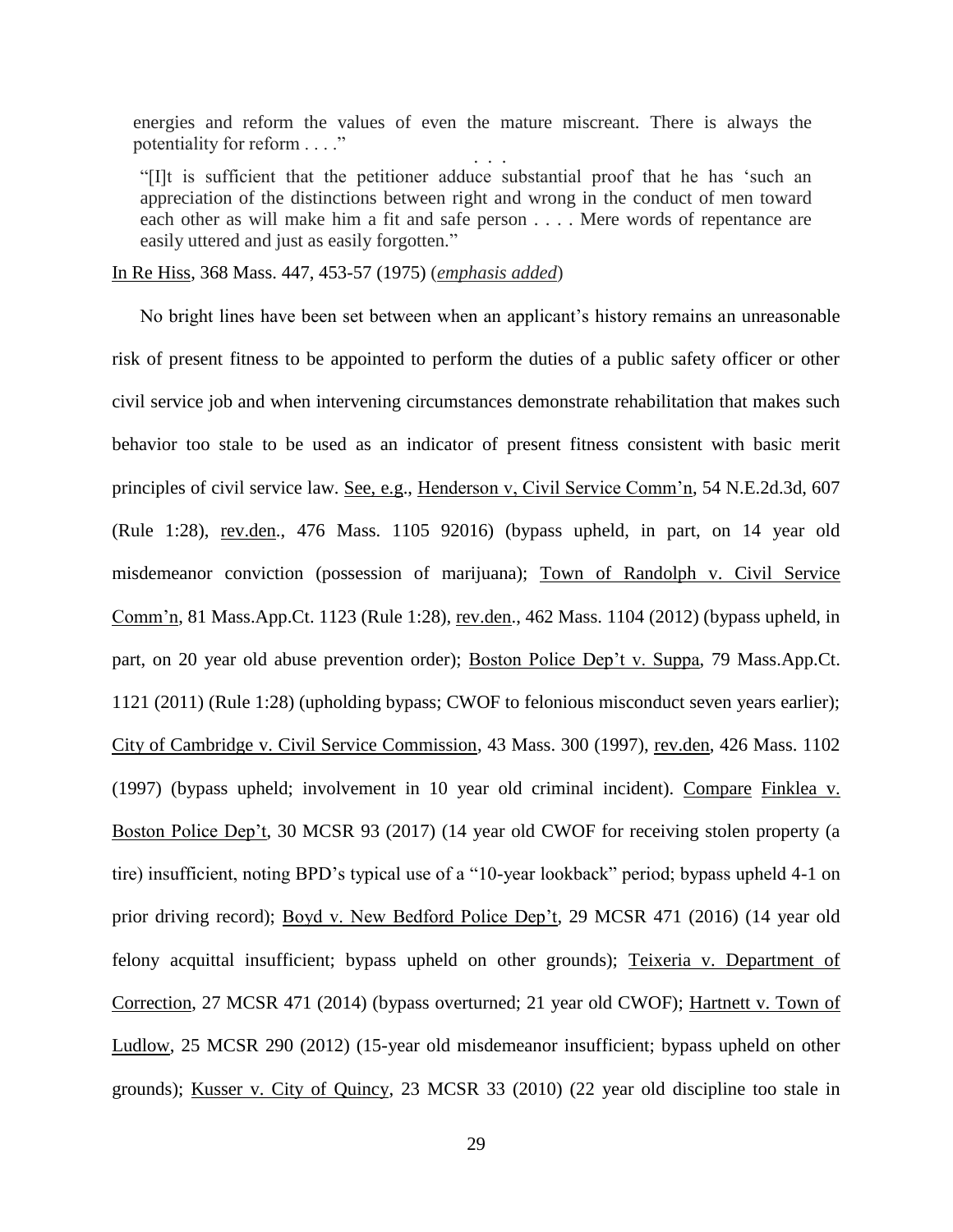considering promotion to police lieutenant); Monagle v. City of Medford, 23 MCSR 267 (2010) (stale juvenile criminal records insufficient; bypass justified on other grounds); Conroy v. City of Worcester, 22 MCSR 400 (2019) (3-2 decision overturning bypass; 5 year old driving record); Bulger v. City of Quincy, 22 MCSR 339 (2009) (3-2 decision overturning bypass; 10 year old juvenile driving record); Stanley v. Town of Watertown, 20 MCSR 832 (2007) (3-2 decision overturning bypass; 12 year old OUI charge) with O'Regan v. Medford Fire Dep't, 30 MCSR --- (2017) (bypass upheld; 12 year old restraining order); Maillet v. City of Medford, 27 MCSR 397 2012)(3-1 decision upholding bypass; 10 year old record as teenager); Gleba v. Department of Correction, 26 MCSR 251 (2013) (13 year old CWOF; bypass upheld); O'Rourke v. Boston Police Dep't, 26 MCSR 434 (2013) (8-10 year old criminal and driving records; bypass upheld); Buckley v. Boston Police Dep't, 26 MCSR 281 (2013) (4-1 decision upholding bypass; 10 year old CWOF); Cruz v. City of Lowell, 25 MCSR 255 (2012 (4-1 decision upholding bypass; 7 year old juvenile record); Alband v. Department of Correction, 24 MCSR 56 (2011) (bypass upheld; 3 year old criminal record, leaving open possible future rehabilitation); Gagnon v. City of Springfield, 23 MCSR 23 (2010) (4-1 decision; 8 year old disciplinary record)

In sum, rehabilitation involves shared roles of earning and giving second chances which carry responsibilities for both the applicant and the appointing authority and must be decided on a case-by-case basis. To demonstrate rehabilitation, a candidate for appointment to the sensitive position of a public safety officer must demonstrate more than merely showing repentance or the passage of time between his or her prior misconduct and the application for employment, but bears the burden to show, by credible evidence, why past indiscretions are not probative of a present fitness for appointment. For its part, the appointing authority must remain open to acknowledging rehabilitation when it has been shown. Ultimately, however, absent any showing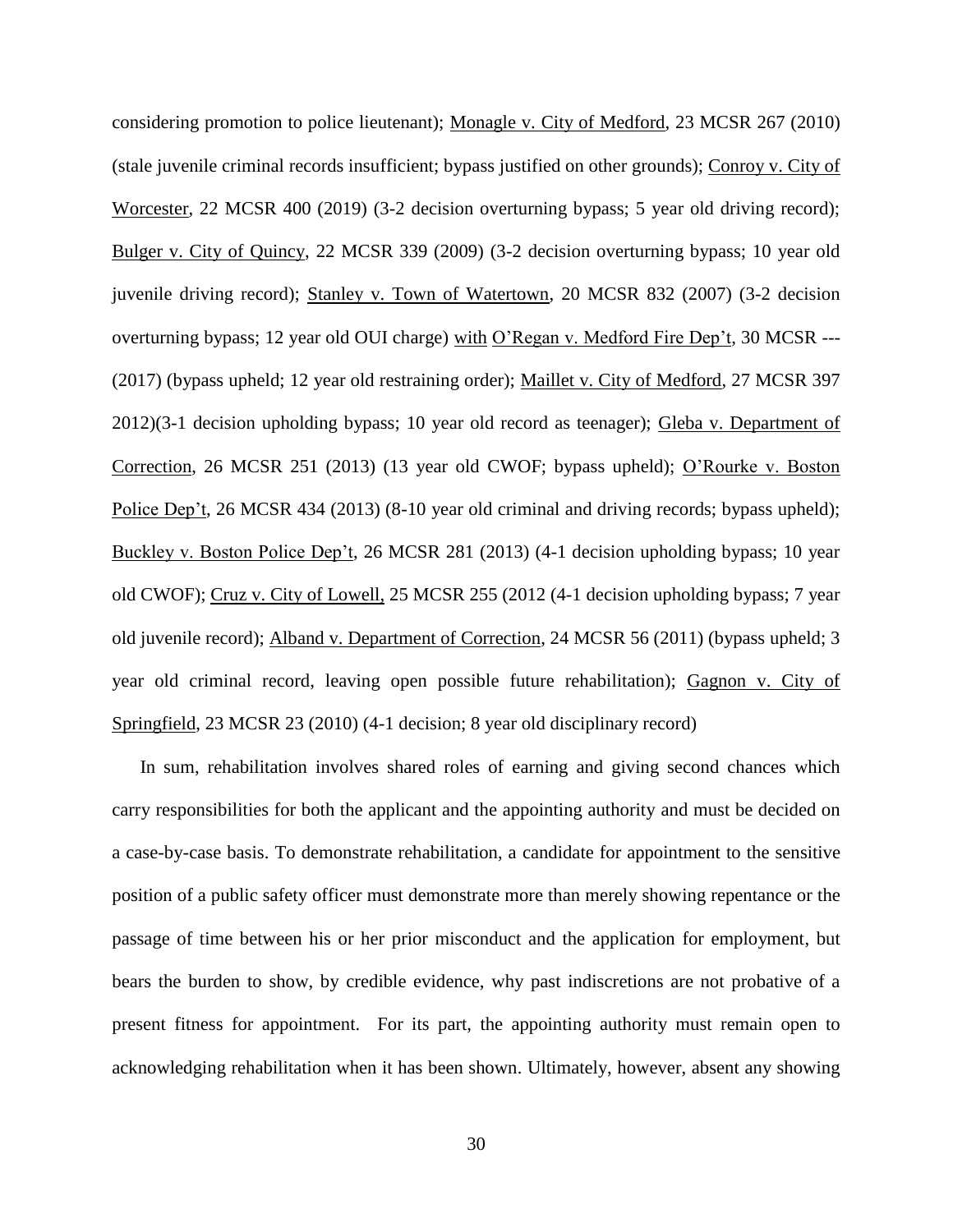of bias, political motivation or other unlawful motives, the judgment call on rehabilitation rests within the sound discretion of the Appointing Authority.

After carefully considering the specific facts and circumstances of this case, including the nature of Mr. Man's prior negative history of employability (specifically, six law enforcement agencies questioning his trustworthiness), the time that has elapsed since those decisions were taken, Mr. Man's own recent problematic performance during the QFD application process, and the absence of credible evidence of any unlawful motives, I conclude that Quincy was reasonably justified to believe, in the exercise of sound discretion, that, at the time of his bypass, Mr. Man was not yet a suitable candidate to entrust with the duties of a QFD firefighter. Accordingly, Quincy's decision to bypass Mr. Man for appointment should be upheld.

### **CONCLUSION**

In sum, for the reasons stated herein, the appeal of the Appellant, Albert Man, in appeal G1-

17-023, is *dismissed*.

Civil Service Commission */s/Paul M. Stein*  Paul M. Stein, Commissioner

By vote of the Civil Service Commission (Bowman, Chairman; Camuso, Ittleman, Stein and Tivnan, Commissioners) on January 18, 2018.

Either party may file a motion for reconsideration within ten days of the receipt of this Commission order or decision. Under the pertinent provisions of the Code of Mass. Regulations, 801 CMR 1.01(7)(l), the motion must identify a clerical or mechanical error in this order or decision or a significant factor the Agency or the Presiding Officer may have overlooked in deciding the case. A motion for reconsideration does not toll the statutorily prescribed thirty-day time limit for seeking judicial review of this Commission order or decision.

Under the provisions of G.Lc.31, §44, any party aggrieved by this Commission order or decision may initiate proceedings for judicial review under G.L.c.30A,§14 in the superior court within thirty (30) days after receipt of this order or decision. Commencement of such proceeding shall not, unless specifically ordered by the court, operate as a stay of this Commission order or decision. After initiating proceedings for judicial review in Superior Court, the plaintiff, or his / her attorney, is required to serve a copy of the summons and complaint upon the Boston office of the Attorney General of the Commonwealth, with a copy to the Civil Service Commission, in the time and in the manner prescribed by Mass. R. Civ. P. 4(d).